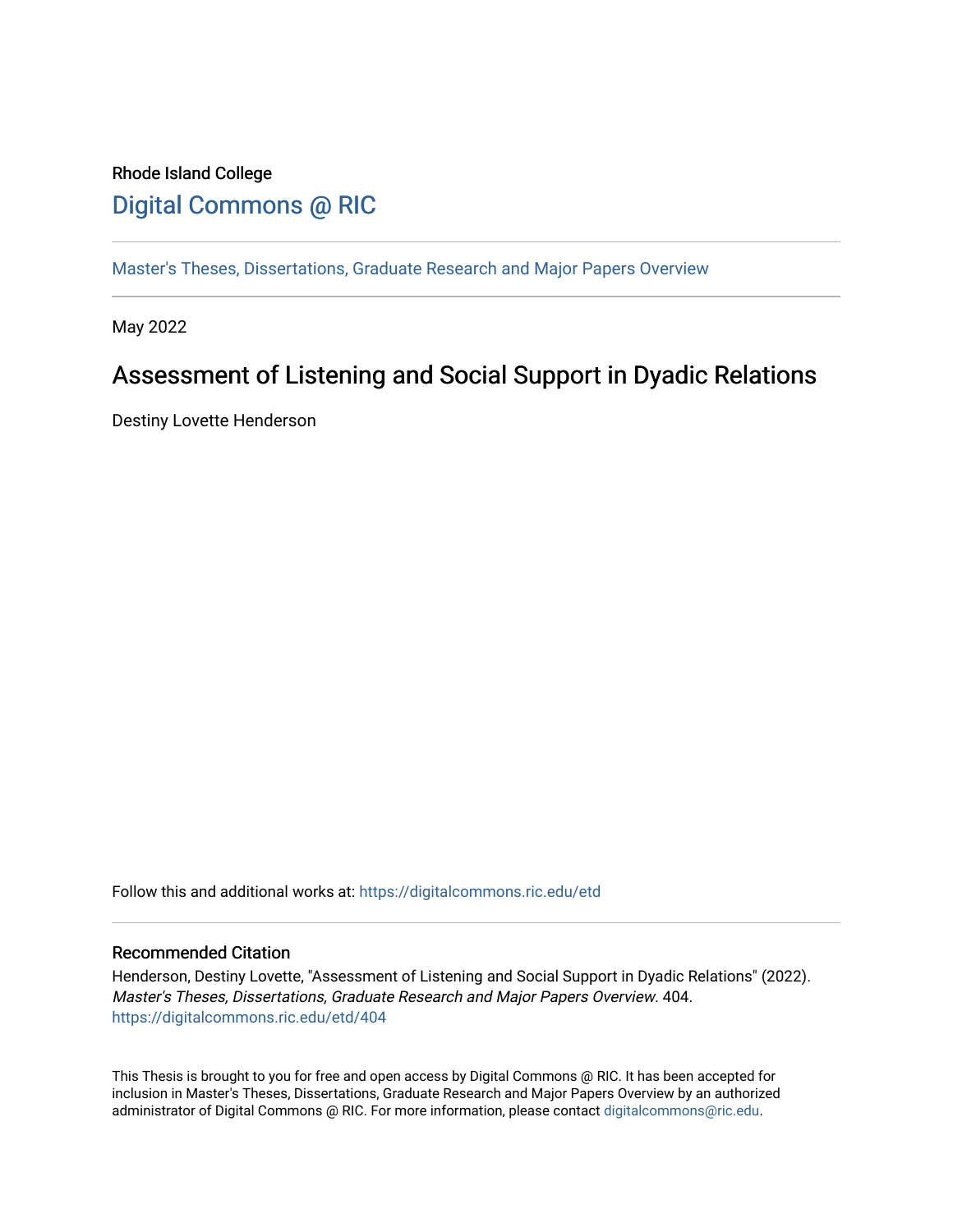### ASSESSMENT OF LISTENING AND SOCIAL SUPPORT IN

#### INTERGROUP DYADIC REALTIONS

By Destiny L. Henderson

A Thesis Submitted in Partial Fulfillment of the Requirements for

Master of Arts Psychology

in the Department of Psychology

The School of Arts and Sciences

Rhode Island College

2022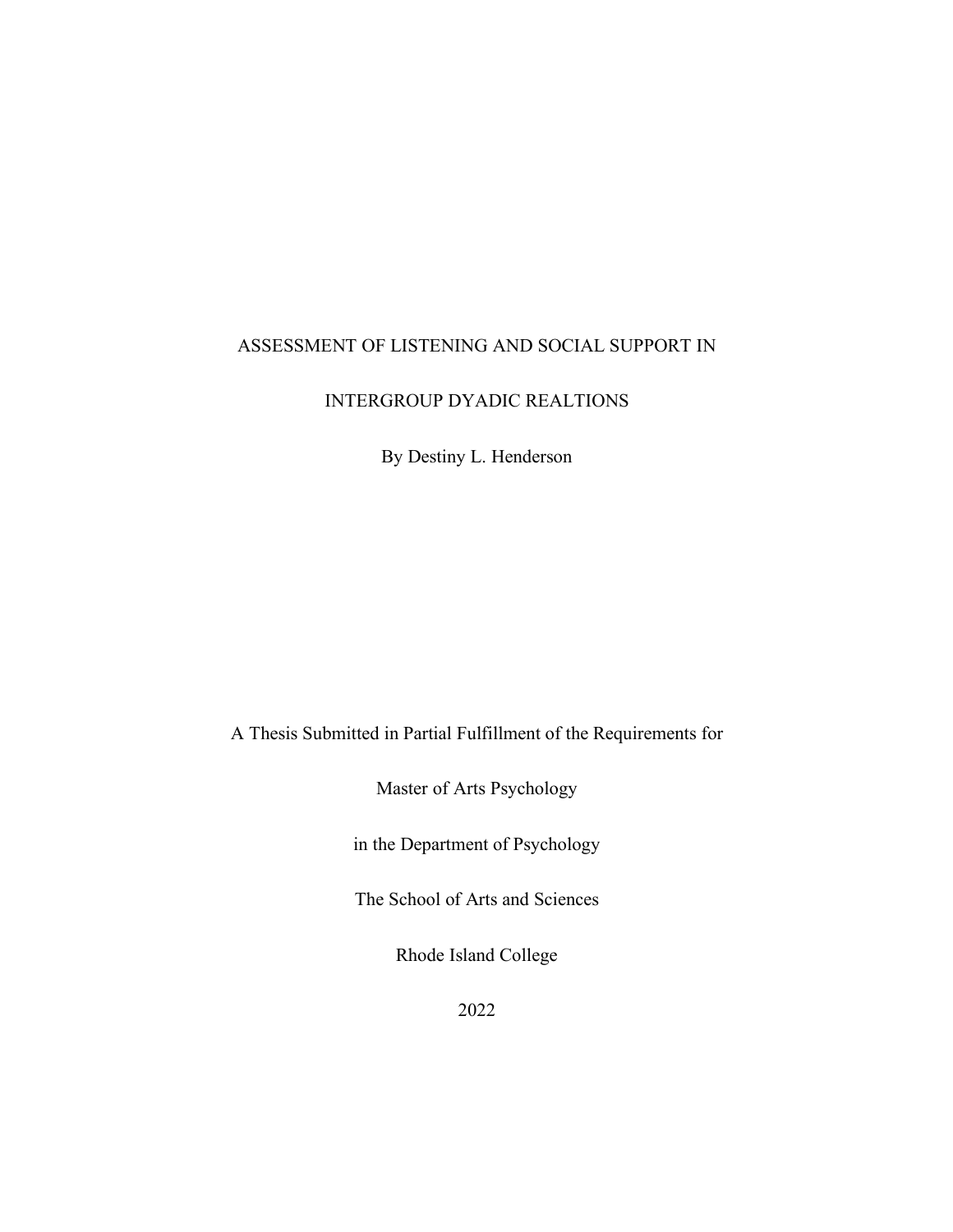#### Abstract

The current project extends to research that uses the idiographic key-person design to detect ingroup and outgroup biases in interracial relations in the workplace. White and Black participants completed an assessment of their interracial dyadic relationships with coworkers on two constructs: listening quality and social support. There is a well-documented strained history between these two groups in America. Participants assessed listening quality and social support among coworkers who were members of their racial ingroup and racial outgroup. Using the Social Relations Model, this research aimed to find statistical evidence of ingroup heterogeneity and outgroup homogeneity among Black and White participants by assessing actor and partner variances. The results of this study did not provide support for the presence of ingroup heterogeneity and outgroup homogeneity from Black participants on either construct. There was support for the presence of ingroup heterogeneity and outgroup homogeneity among White participants based on partner variances in the social support construct. There was no evidence of this bias in actor variances in social support or the listening construct. These findings might suggest the workplace environment is unique in that it reduces ingroup and outgroup biases as they pertain to social support and listening in interracial relations. Moreover, the characteristics of the present sample (young, well educated, professionals who are liberal politically) may have reduced the likelihood of intergroup bias.

Keywords: LISTENING, SOCIAL SUPPORT, INTERGROUP RELATIONS, EGOCENTRISM, INGROUP AND OUTGROUP BIAS, SOCIAL RELATIONS MODEL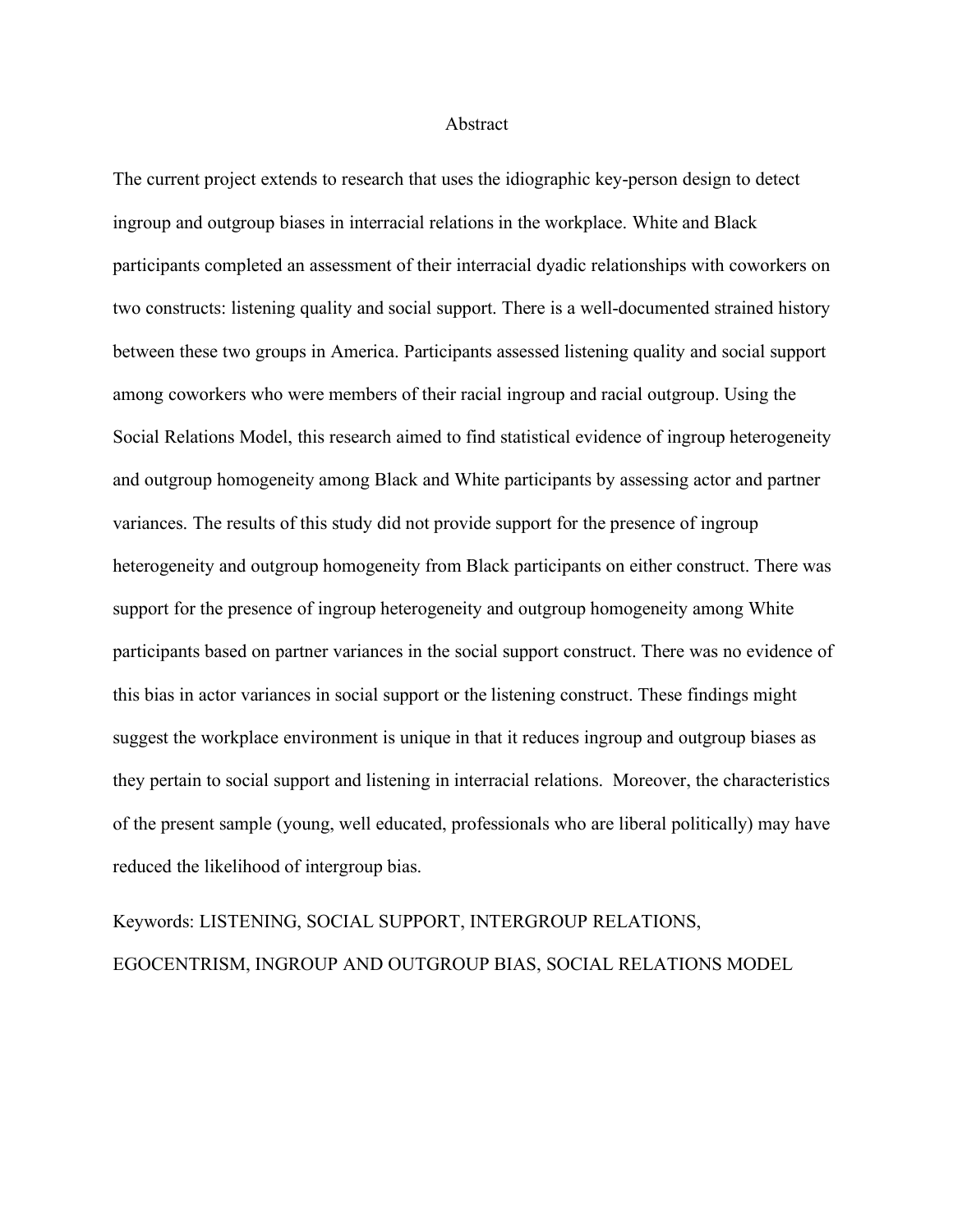#### Acknowledgments

I want to thank my thesis committee chair, Dr. Thomas E. Malloy, for providing me with a space to grow as a researcher and mentor. I will also thank the other members of my thesis committee, Dr. Katherine Lacasse and Dr. Peter Mendy, for supplying excellent feedback and knowledge. Additionally, I would like to thank the faculty of the Department of Psychology for providing me with inspiration, guidance, and encouragement. Working in the Social Relations Laboratory (Sarit, Casey, Lilia, Alexis, Ashley, Megan, Ivan, and Tom) has been a privilege. I would also like to thank the Learning 4 Life team for supporting me throughout my undergraduate and graduate career, and empowering students throughout the campus. I will conclude by thanking my parents as none of this is possible without their nurturance and support, my brother Joseph for his encouraging words and influence, and my fiancé Julius for always supporting me. Thank you.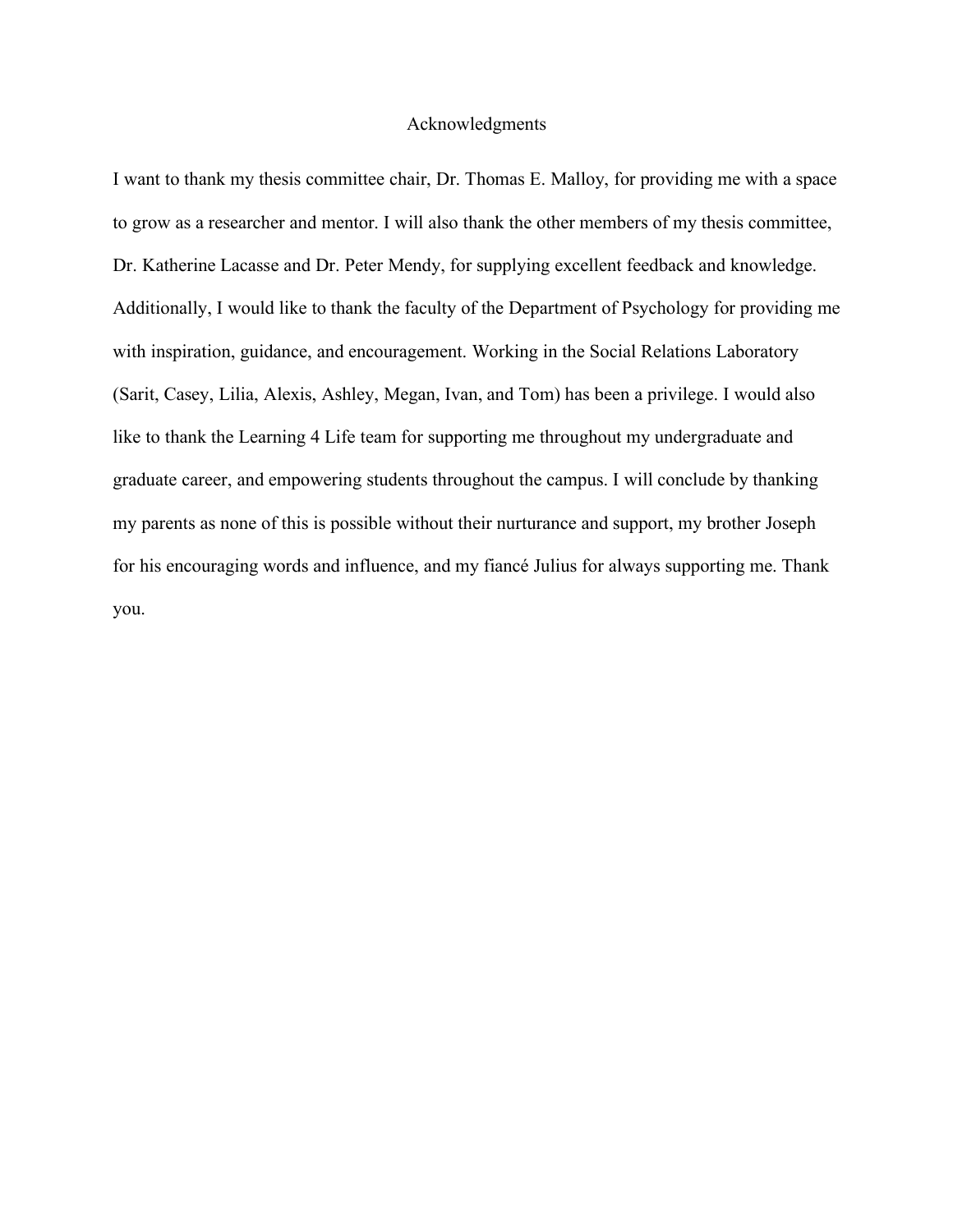## **Contents**

| Assessment of Listening and Social Support in Intergroup Dyadic Relations  1 |  |
|------------------------------------------------------------------------------|--|
|                                                                              |  |
|                                                                              |  |
|                                                                              |  |
|                                                                              |  |
|                                                                              |  |
|                                                                              |  |
|                                                                              |  |
|                                                                              |  |
|                                                                              |  |
|                                                                              |  |
|                                                                              |  |
|                                                                              |  |
|                                                                              |  |
|                                                                              |  |
|                                                                              |  |
|                                                                              |  |
|                                                                              |  |
|                                                                              |  |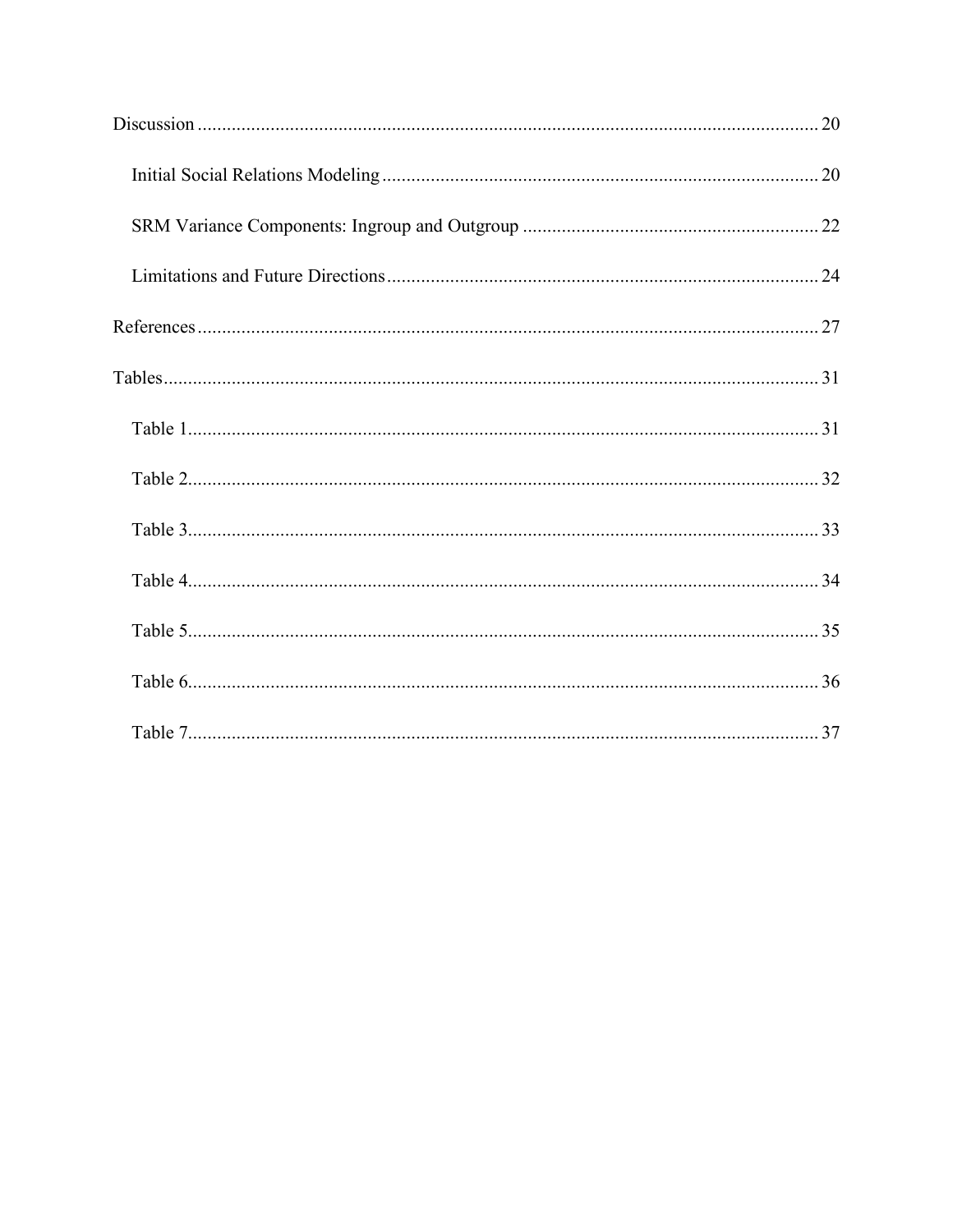#### **Assessment of Listening and Social Support in Intergroup Dyadic Relations**

Listening quality and social support are key elements of human relationships. Good listening quality can aid in building stronger relationships by making people feel valued. A person that can listen well to another can shift the other's focus and help that person gain a positive self-image during a difficult experience; this is social support. People need social support as they manage inevitable adverse life events. The present work focuses on perceived listening and social support in racial ingroups and outgroups in the workplace assessed using the Social Relations Model (SRM; Malloy, 2018).

#### **Listening and Social Support in Dyads**

Rhodes (1987) defined listening as a dyadic system; listening requires two people to hear what is said and respond accordingly. Rhodes (1987) asked communication majors to engage in four dyadic interactions, answer questions from their partner's point of view, and complete an assessment of their ability to achieve a goal with their dyadic partner. The results found that effective listeners give more feedback than ineffective listeners. Feedback is an essential characteristic of effective listening. Participants reported they were more likely to reach a goal when listened to well and, in turn, facilitated their own good listening with their partners. Dyadic listening requires attention to the other and interest in what they are saying (Malloy et al., 2021). Quality listening can also facilitate successful group work in teams (Kluger et al., 2021).

Listening is an important skill that aids in social support in dyadic relationships. Malloy et al. (2021) found that when unacquainted women spoke to speak to each other about stressful events, those who were perceived as attentive listeners engendered feelings of interpersonal closeness that was associated with reduction in the speaker's stress. They also concluded that social support could arise in everyday conversations among unacquainted individuals with good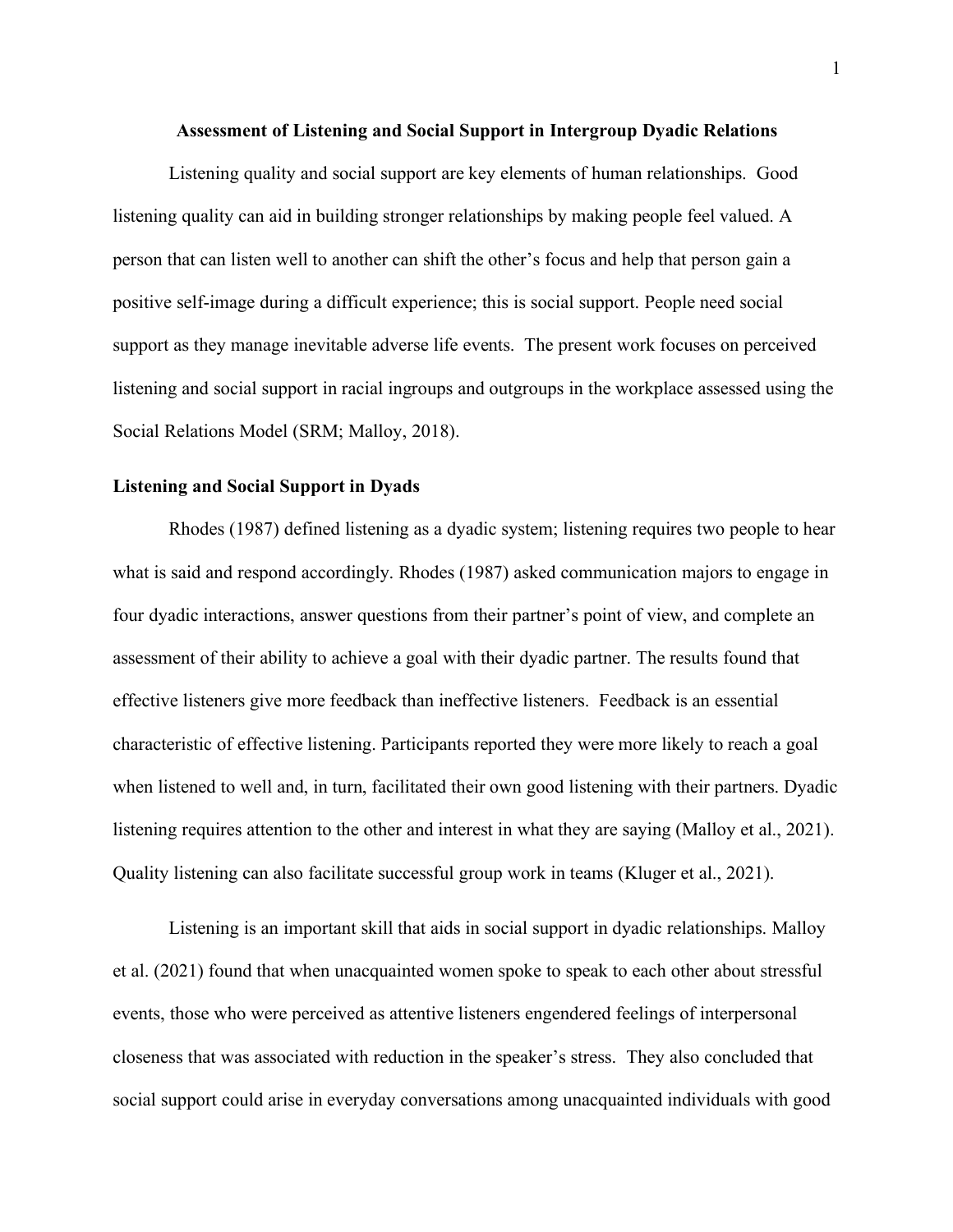listening. This study suggests that effective listening skills are beneficial and can aid in social support even when there is no acquaintance between two individuals.

Research has also examined the impact of dyadic social support on people with extreme life stressors, such as those who are battling or surviving cancer. When men who had recently received a radical prostatectomy for prostate cancer were paired with a trained peer support partner, they showed less depression and higher levels of self-efficacy (Weber et al., 2007). Lee et al., (2013) paired newly diagnosed breast cancer patients in dyadic relationships with breast cancer survivors who were directed to provide social support. The newly diagnosed breast cancer patients presented higher levels of self-efficacy but did not differ in levels of depression and anxiety when compared to the patients who did not receive social support. These findings might differ from Weber et al. (2007) because these were still actively battling cancer. Both study findings emphasize that good dyadic social support can increase one's positive self-image. A basic assumption made here is that listening is a mechanism inherent in social support.

#### **Listening and Social Support in Diverse Workplaces**

In the workplace, for a team to run smoothly and productively, good listening quality and social support should be reciprocated. Research implies good listening quality is positively correlated with intimacy, speaking ability, and helping organizational citizenship behaviors, that are associated with helping colleagues at work beyond the requirements of the job (Kluger et al., 2020). Two studies tested if listening is inherently dyadic among coworkers in teams of four. That is, researchers wanted to test if listening was inherently dyadic as it requires two people: a speaker and a listener. These researchers predicted that unique dyadic relationship effects should account for most of the variance in assessments of listening quality (Kluger et al., 2020). The results of this study suggested that listening is inherently dyadic as SRM relationship effects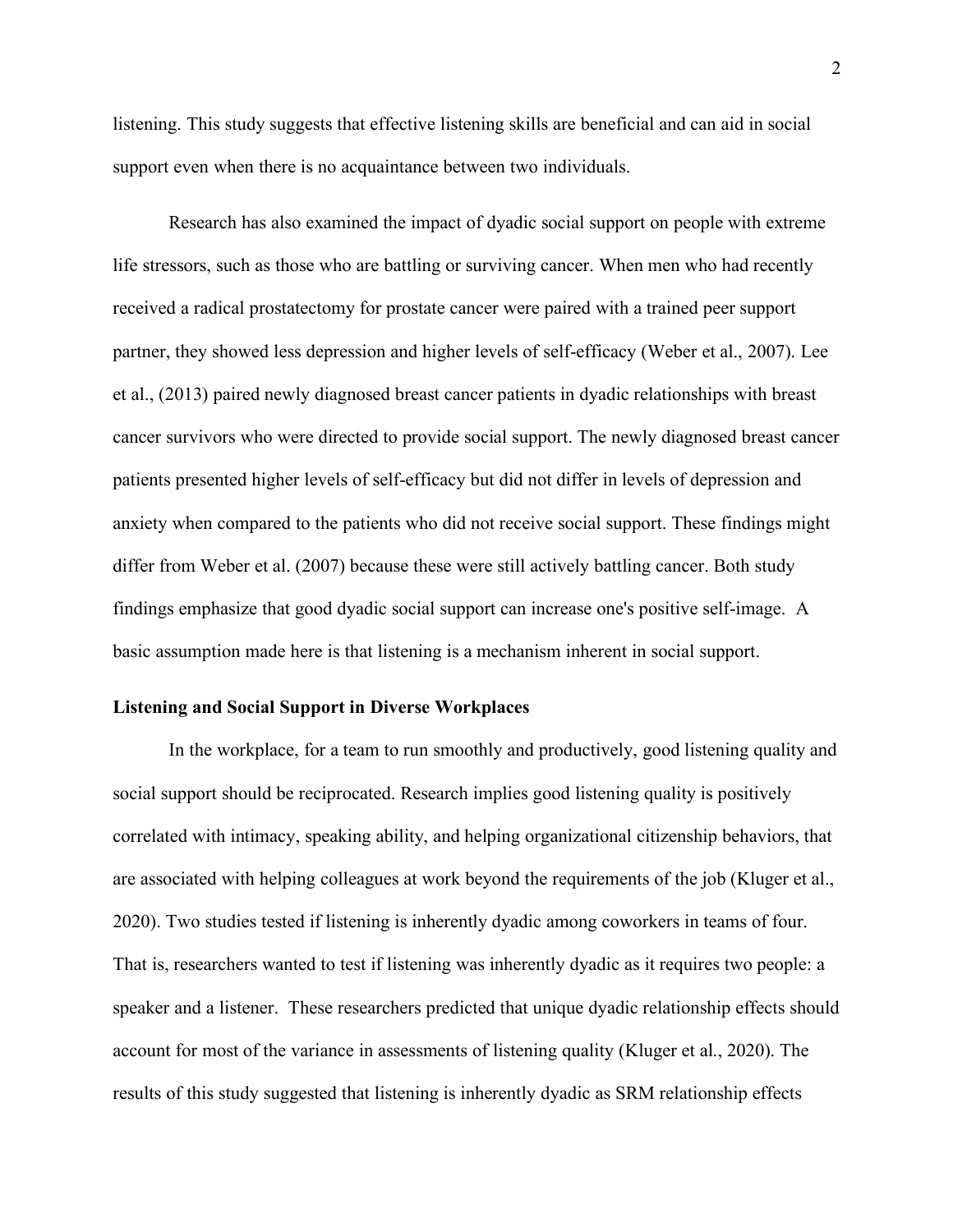accounted for most of the variance in listening quality assessments. The second study aimed to address if dyadic listening would positively correlate with intimacy, speaking ability, and helping organizational citizenship behaviors in the workplace. The study produced statistical evidence for these predictions and further established that good listening could induce intimacy, and in turn, increase the likelihood of helping organizational citizenship behaviors (Kluger et al. 2020). The researchers also expected positive dyadic reciprocity in listening quality. In this study, reciprocity would occur when coworker A thought coworker B was a good listener, and in turn, coworker B perceives coworker A to be a good listener. This study found statistical evidence to support reciprocity at the dyadic level for listening and intimacy. (Kluger et al. 2020). This study emphasizes that reciprocated effective listening can have positive effects in the workplace.

Another study focused solely on dyadic social support in the workplace (Bowling et al., 2005). This study showed that social support received from other coworkers contributed to lower levels of occupational stress. The study found that employees who gave good social support normally received good social support. This study emphasizes that reciprocated social support can have positive effects in the workplace.

With growing awareness of the importance of diversity in the workplace and efforts by social justice activist groups to achieve equity, it is important to assess racial ingroup and outgroup perceptions that might exist within work-like settings. Findings from earlier research suggest people hold negative beliefs about working with members of their racial outgroup (Toosi et al., 2012). The researchers conducted a meta-analysis to assess same-race and interracial attitudes between Black people and White people, reviewing studies published over four decades, spanning the 1980s to 2012. One of the findings is that participants perceived same-race dyads as performing better than interracial dyads (Toosi et al., 2012). Negative feelings toward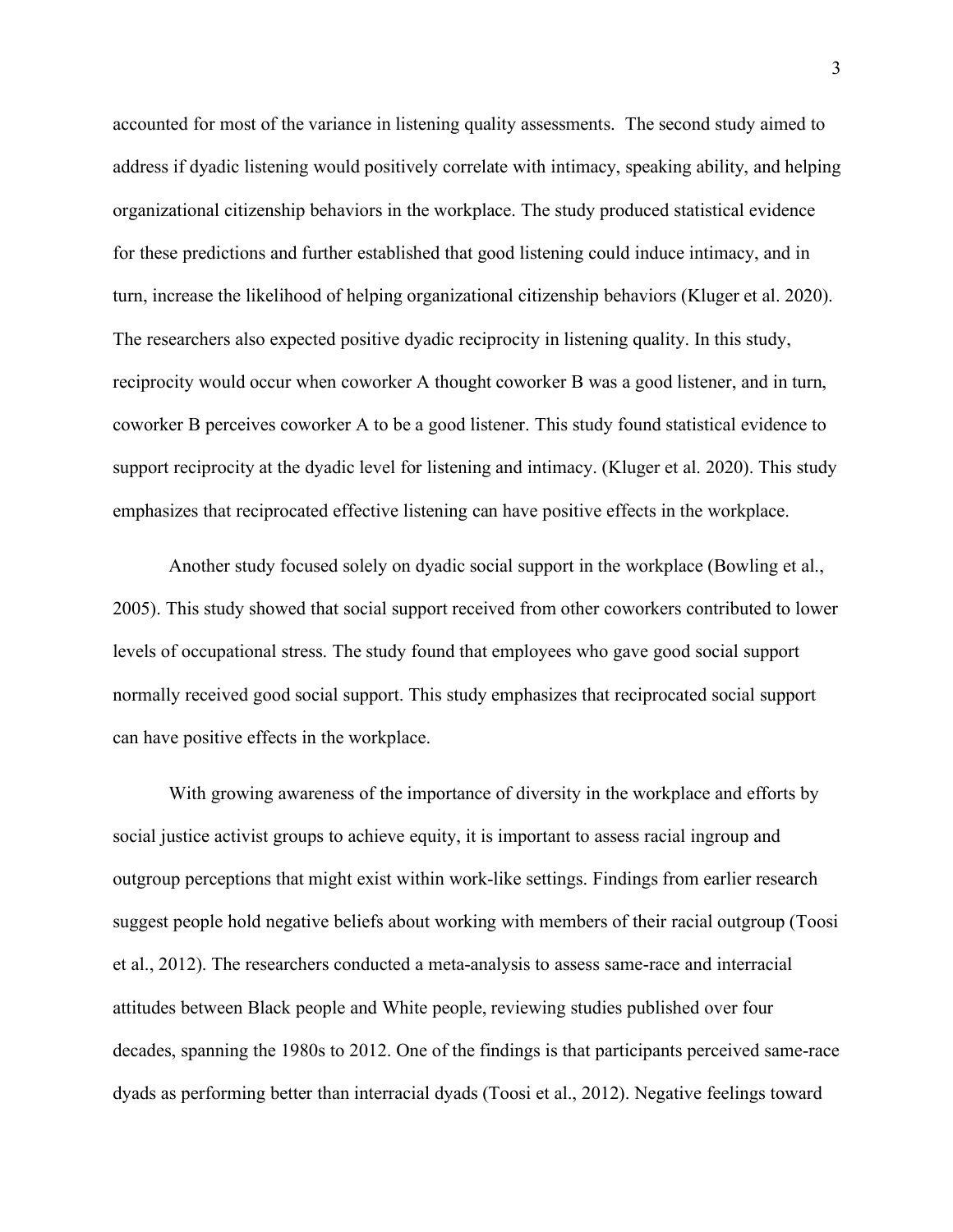working with members of one's racial outgroup can result in individuals acting in ways that hinder their ability to perform work tasks with members of their racial outgroup, and in turn negatively affect production in diversifying work settings. Based on the Toosi et al. (2012) findings, in a diversifying workplace, where teams are shifting from being predominately one race to racially diverse, performance may be hindered. This hindered performance may be associated with individuals wittingly or unwittingly engaging in ineffective listening behaviors or acting in an untrusting manner in racially diverse teams.

#### **Social Relations Model**

The current study builds on ongoing projects conducted in the Social Relations Laboratory at Rhode Island College (www.thomasemalloy.org). These projects assess egocentrism (i.e., the belief that one's own dyadic behavior is superior to that of others) in listening, attraction, extroversion, and emotional adjustment among family and friends using the Social Relations Model (Malloy, Kluger, and Silva et al., 2022). The Social Relations Model (SRM) estimates individual and dyadic effects in interpersonal relationships (Kenny & LoVoie, 1984; Malloy, 2018; Malloy & Kenny, 1986). Each dyad consists of a perceiver and a target, where each member of the dyad occupies these roles simultaneously. The SRM assesses three effects: perceiver effects, target effects, and relationship effects in the present research context where people assess their own and others dyadic relationships. In this context, the perceiver effect reveals how a person assesses their interactions with others. Target effects reveal how a person perceives others respond to oneself. Relationship effects reveal how a perceiver uniquely sees each target.

Two specialized dyadic designs can be used to estimate actor, partner, and relationship effects; they are the round robin and the block design. These designs allow SRM to produce

4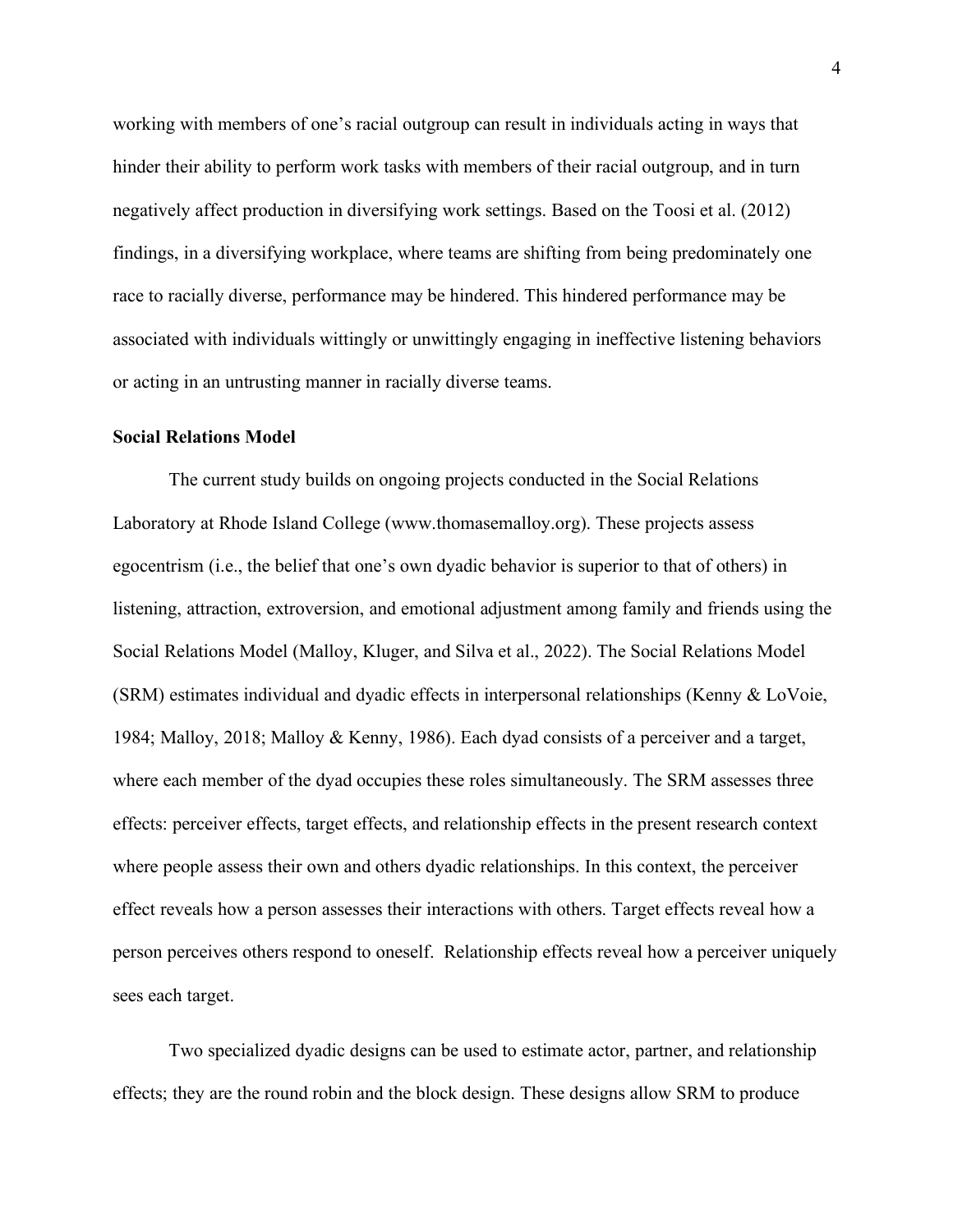estimates for actor, partner, and relationship effects, variance components for these effects, as well as generalized and dyadic reciprocity.

In interpersonal perception research, the round-robin design requires that each person in a group rate everyone else in the group (Malloy, 2018). The round-robin design was used in earlier studies to assess listening (Malloy et al., 2021). For example, in the Malloy et al. (2021) study, unacquainted women, in groups of at least four, discussed stressful life events in all possible dyads. In each discussion, women rated aspects of the interaction with another woman. The data has a round-robin structure, and SRM was used to calculate actor, partner, and relationship effects, variance components for these effects, as well as generalized and dyadic reciprocity. The general finding was that if a woman perceived other women in general, or specific women, as listening well, they were liked and there was associated stress reduction. This result is similar to those of Kluger et al. (2020) showing a similar association in the workplace. Good listening engenders emotional closeness that is associated with positive outcomes.

#### *Idiographic Social Relations Modeling*

SRM often uses a round robin design; at least four members of a group interact with one another. The round robin design has been used in earlier studies to assess listening (Malloy et al., 2021) and social support (Lakey 2011). The current study applied a new variant of the round robin and social relations modeling called Idiographic Social Relations Modeling (I-SRM; Malloy, 2018). The I-SRM uses the Idiographic Key-Person Design (IKPD) to assess SRM effects. The IKPD produces a round robin based on a single key person's assessment of their relationships with others, others' relationships with them, and others' relationships with one another. The participant, or key person, nominates three other people they know and who know one another, and they rate how they believe others view them, how they view others, and how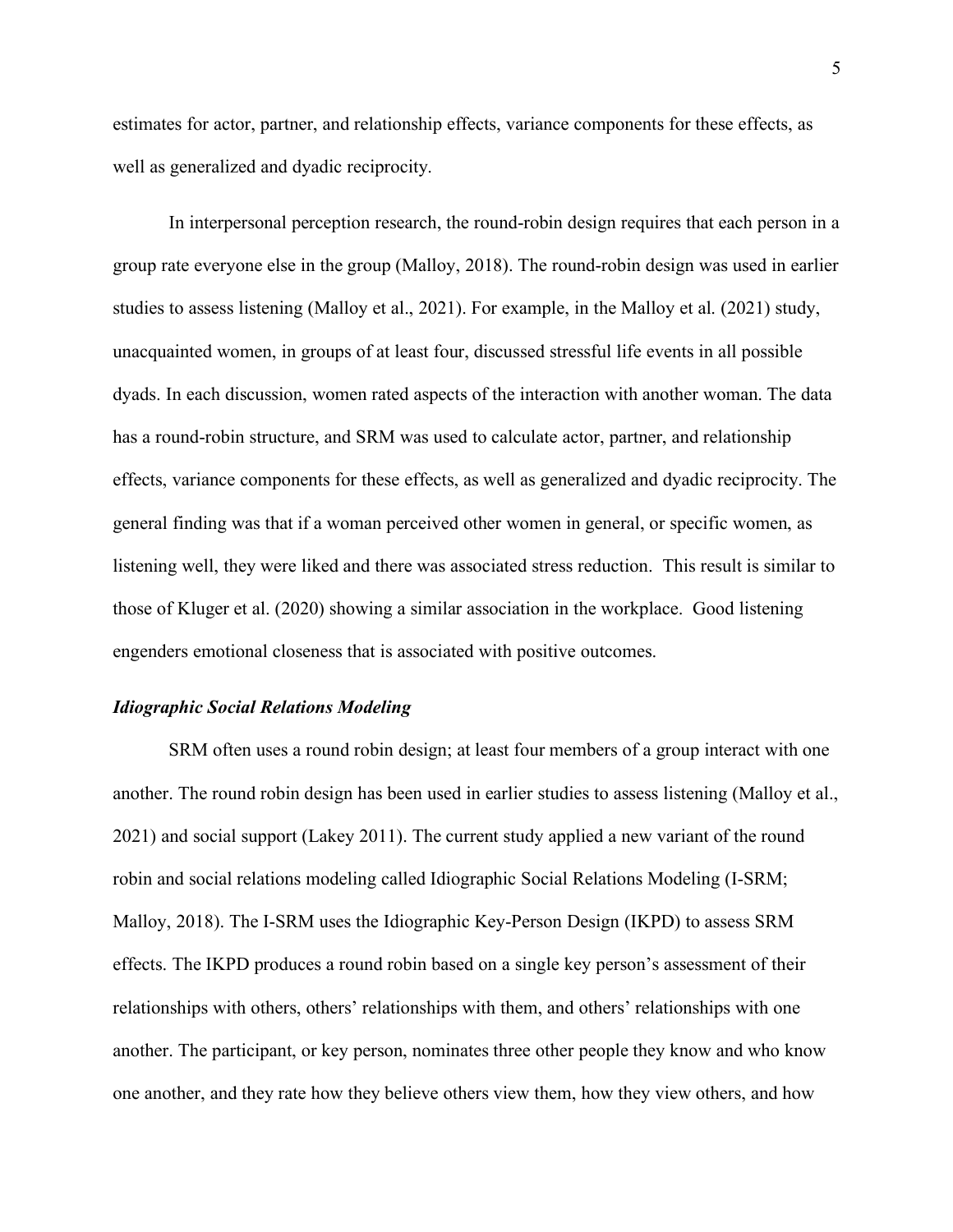nominees perceive one another. This design limits the number of participants needed for dyadic studies by only requiring one key person versus multiple members of a group. I-SRM also allows the researcher to analyze individuals' cognitive representations of themselves and others in their dyadic relationship (Malloy, Bond, Pery, & Kluger, 2022). Table 1 depicts the round robin matrix produced by each key person when responding to the ingroup and outgroup. Across four studies Malloy, Kluger, and Silva et al., (2022) show how round robins can be produced using only one key person who nominates three targets and makes judgments of all dyadic relationships; those nominated do not participate. This is the idiographic key person design (Malloy, Bond, Pery, & Kluger, 2022).

#### **Ingroup and Outgroup Bias**

The current project attempts to use the I-SRM used in Malloy, Kluger, and Silva et al., (2022) to detect ingroup and outgroup biases rather than egocentrism. Thus, this research examines colleagues in diverse workplaces where mixed-race interactions are more likely to occur than with family and friend groups. There is research that shows different racial groups can have the same experience and make different interpretations. For example, research shows that Black and White men experience the same face-to-face interaction differently (Malloy et al., 2011). When Black and White men engaged in 20-minute face-to-face interactions and were asked about their concerns, Black people and White people reported having different concerns about their outgroup interactions; Black people wanted White people to avoid relying on stereotypes to define them, and White people wanted to avoid being perceived as racially biased. Though both concerns are different they are related to bias, and it would be interesting to examine if ingroup and outgroup biases exist in diverse workplaces where different racial groups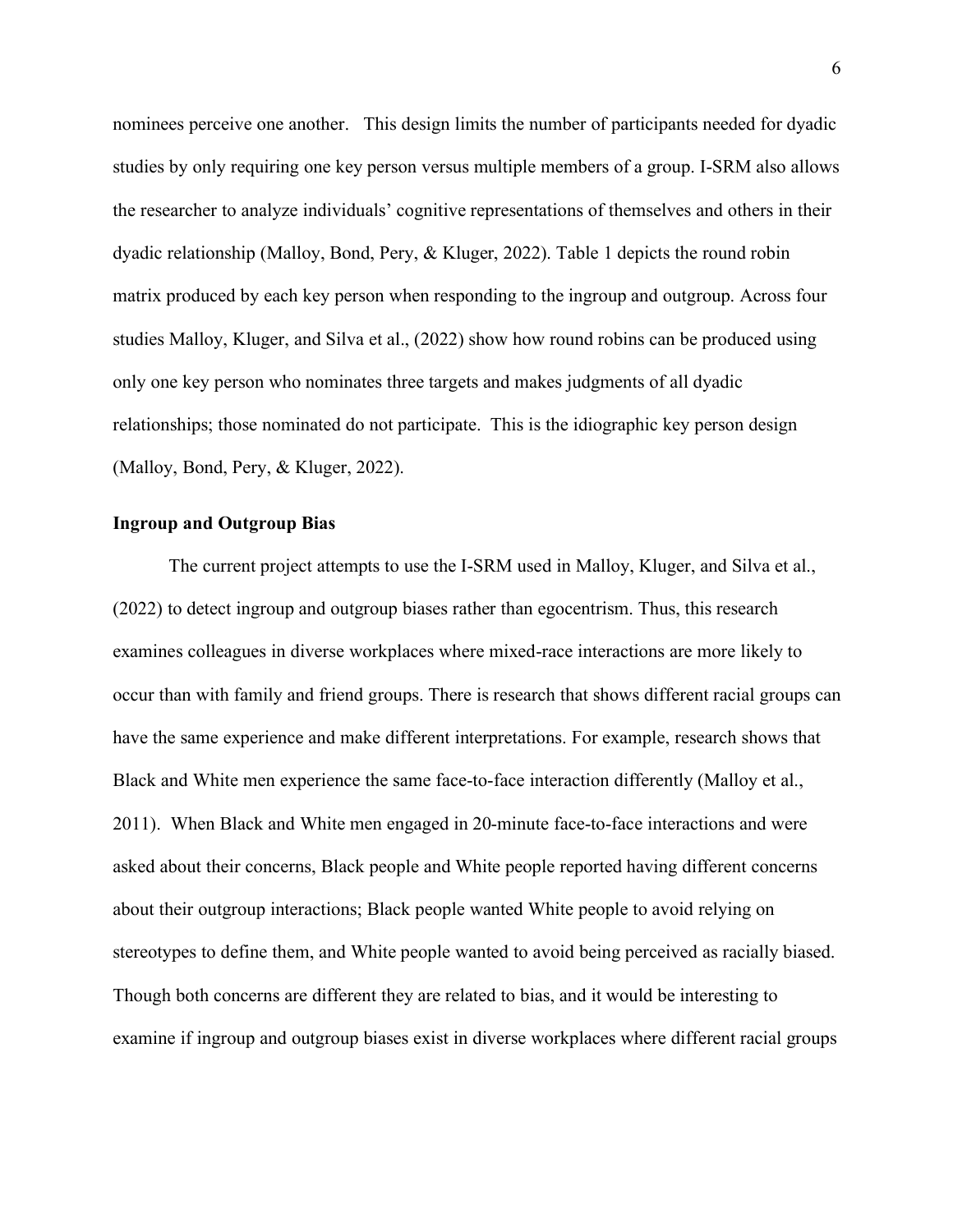are encouraged to interact. If these biases persist in diverse workplaces, it would also be interesting to examine if they differ between races.

#### *Ingroup Heterogeneity and Outgroup Homogeneity*

Ingroup heterogeneity occurs when people can distinguish differences in their ethnic ingroup more than they can for their outgroup. By extension, outgroup homogeneity occurs when one is unable to distinguish differences in members of their racial outgroup. This bias is clear when people make statements like "they all look the same to me" or "wow, I thought they were related" when speaking of members of their racial outgroup. In social situations, people attend more closely to some people than others, they are normally able to attend better to members of their own racial group because they have more interactions with their racial ingroup than their outgroup (Ackerman et al., 2006). In an exploratory study by Ackerman et al., (2006), 168 White participants were recruited to view computer-generated Black and White faces that had neutral or angry facial expressions. The participants were unable to distinguish neutral Black faces but could more easily distinguish neutral White faces. The only situation when White participants were better at detecting Black faces versus White faces was when they had angry expressions. This finding provides evidence of ingroup heterogeneity and outgroup homogeneity regarding neutral faces. In the workplace, people should be more inclined to have neutral expressions and dispositions, and ingroup heterogeneity should be able to be detected in the workplace. When Black and White people were asked to rate members of their outgroup after face-to-face interactions the results of this study found that there was an asymmetry in how Black people and White people rated their outgroup on the Big Five personality traits (1. Extroversion, 2. Agreeableness, 3. Conscientiousness, 4. Emotional Stability, and 5. Intelligence). In this study, White men did not differentiate the traits of two Black partners, but Black men differentiated the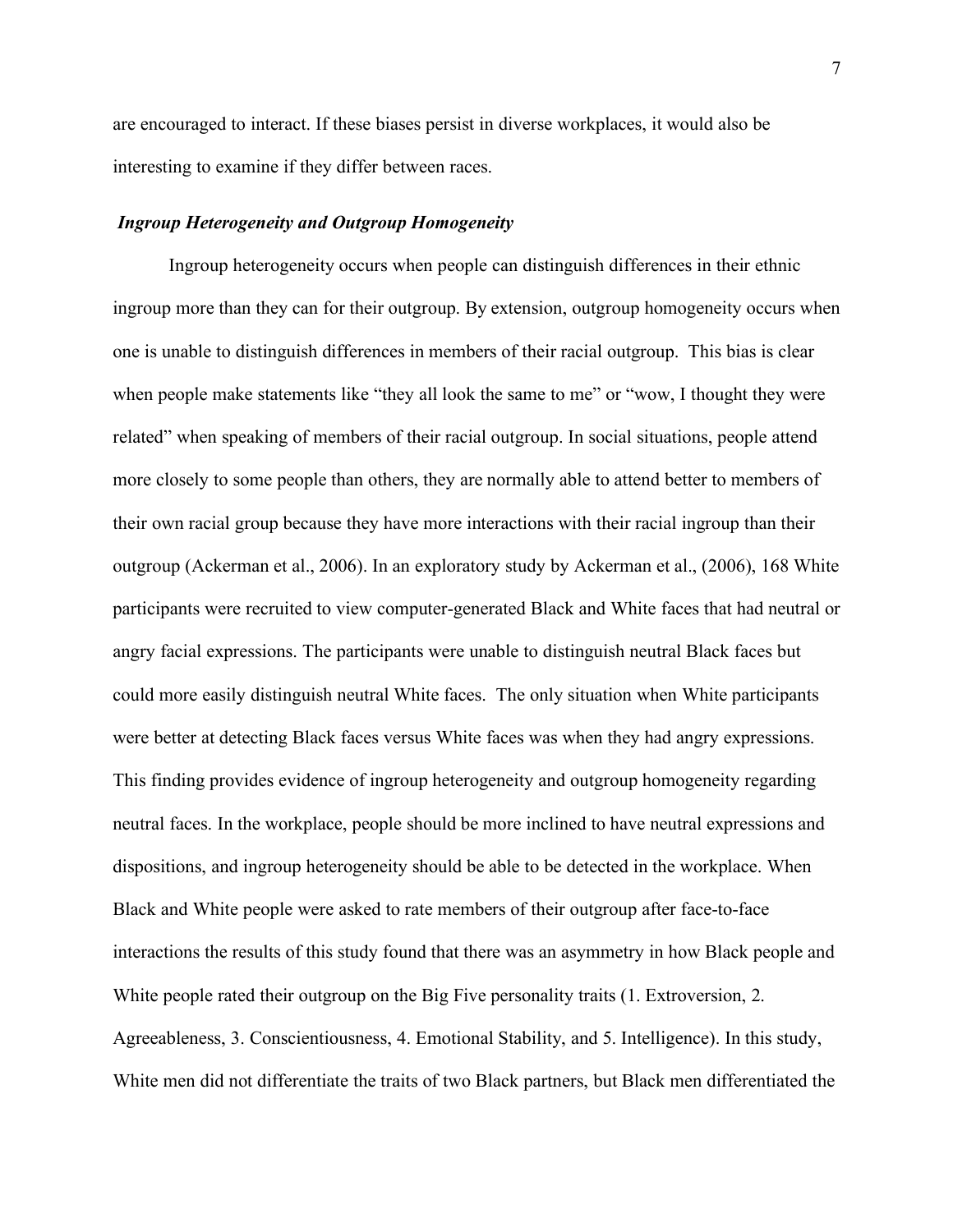traits of their two White partners (Malloy, 2011). This study also highlights that White people display ingroup heterogeneity and outgroup homogeneity and that it might be more likely to occur when assessing White participants than Black participants.

Tajfel and Turner's (1979) social identity theory discusses positive distinctness which means people try to make their ingroup more distinct from their outgroup. Additionally, the distinctions allow people to view their ingroup more favorably. In preliminary research by Park and Rothbart (1982) when assessing women in sororities on the same campus, sorority members were able to distinguish differences among their own sororities more than members of other sororities. They were asked to make distinctions about characteristics like how they dressed, studied, and partied along with several other activities' college sororities engage in. The study also showed that participants readily used stereotypes when discussing other sororities because they had a generalized view of their outgroup. Brauer and Er-rafiy (2011) examined ingroup homogeneity, racial prejudices and discrimination among French students. This study found that increasing perceived variability in the outgroup, by making the differences of outgroup more salient, decreased self-reported scores about prejudice and discrimination. Ingroup heterogeneity can increase the exhibition of prejudice and discrimination. Ingroup heterogeneity can lead to outgroup derogation when people are highly conservative and have high group identification. Frederic and Falomir- Pichastor (2018) found that ingroup heterogeneity led to higher levels of outgroup derogation toward immigrants among individuals that scored high on conservatism, authoritarianism, and traditionalism. This study might suggest that people who are more liberal will show lower levels of ingroup heterogeneity and outgroup derogation.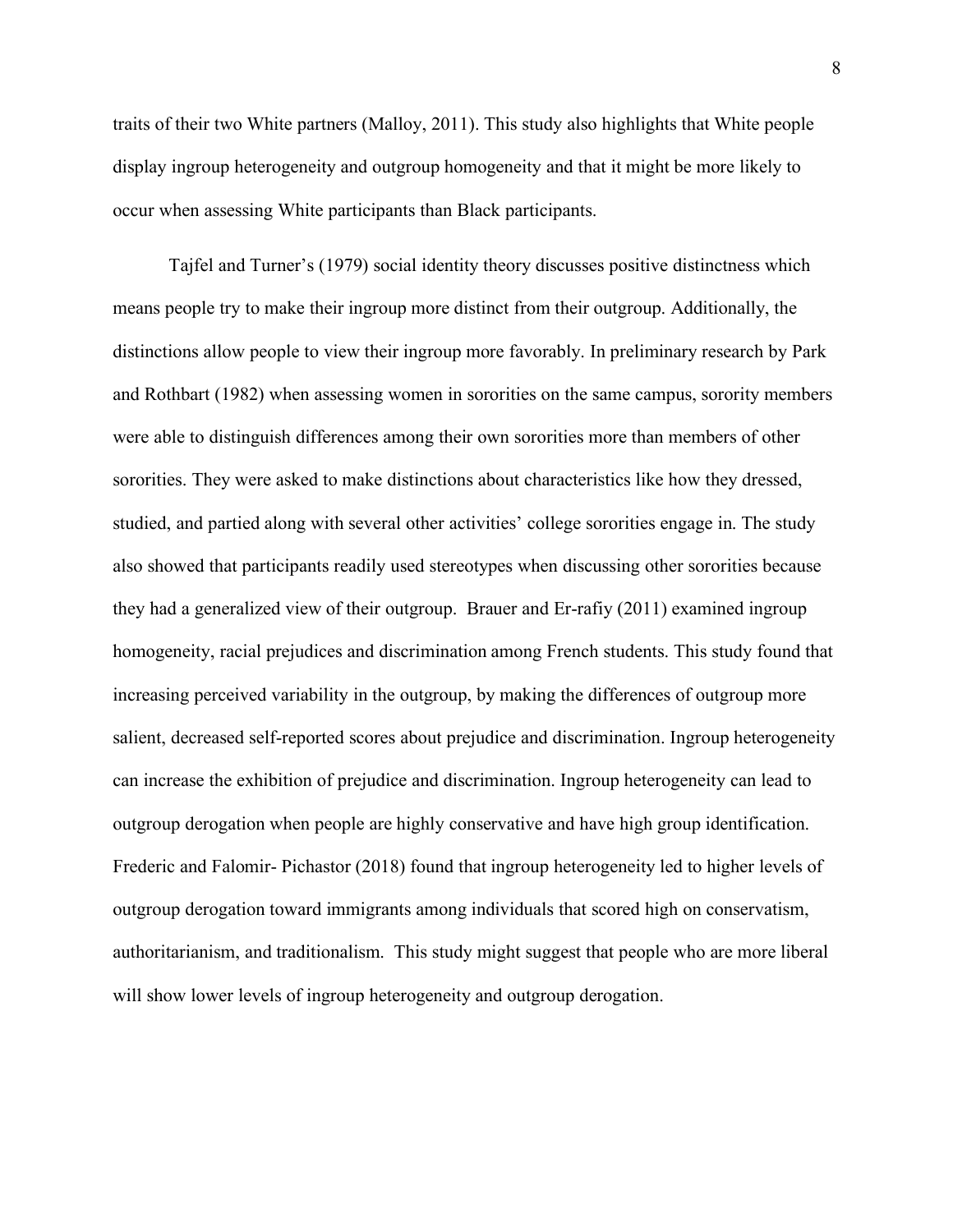#### *Motivation to Assess Bias between Black and White Individuals*

This research is specifically interested in ingroup and outgroup biases in White and Black people as there is a well-documented strained history between these two racial groups. Since the year 1619, the relationship between White people and Black people in what is now the United States has resulted in constant and systematic mistreatment of Black people. The relationship that was built on slavery, evolved into segregation, and discrimination. Black individuals are incarcerated at higher rates than whites and receive harsher sentences than their white counterparts. The incarceration system is viewed to revoke Black citizens of their rights. Recently, the media has documented White police and racist White civilians unjustly killing innocent Black citizens. These murders are one of the driving forces of the Black Lives Matter Movement. The goal of the movement was to highlight racism, discrimination, and inequality experienced by Black people. This movement endorsed the importance of diversity in the workplace to achieve equity. With the growing importance of workplace diversity endorsed by the Black Lives Matter movement, it is important to assess ingroup heterogeneity is common in diverse workplace is called for because this is a context that brings people from different racial and ethnic groups into face-to-face contact and has important consequences for performance and attitudes in the workplace. Assessing if ingroup heterogeneity is present in perceived listening and support among White and Black is vital because it could potentially highlight the existence of racial biases and prejudices that could impair productivity in the workplace due to a strained history between these two ethnic groups.

#### **The Current Project**

As noted earlier, the current project builds on ongoing research conducted in the Social Relations Laboratory at Rhode Island College (www.thomasemalloy.org). The current research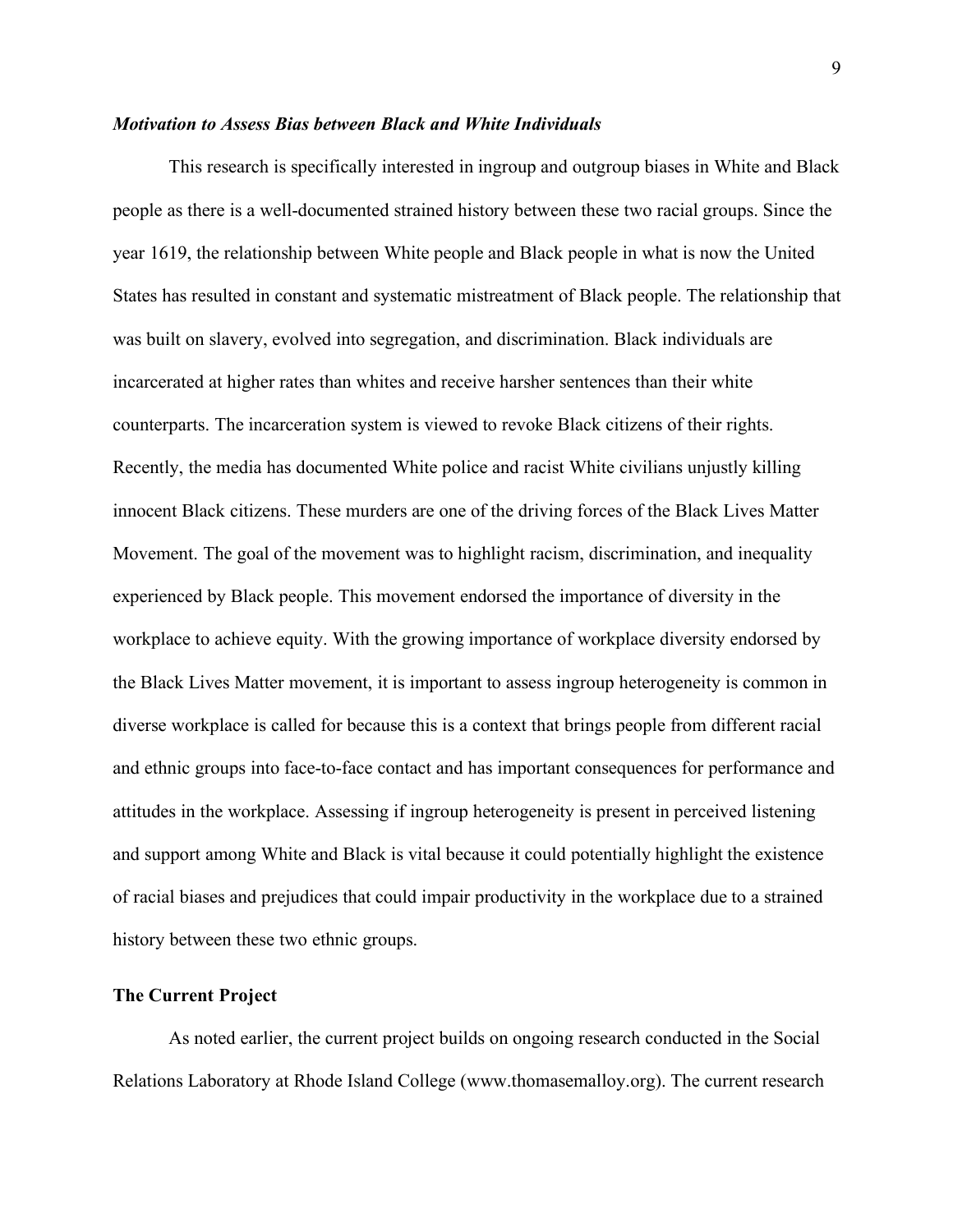evaluates perceived listening quality and social support among work colleagues in the racial ingroup and outgroup, among Black people and White people. This research also evaluates ingroup and outgroup biases. Listening and social support are crucial components to consider when assessing dyadic relationships because they increase and promote positive relationships and support networks. In work settings, relationship building is crucial for functionality and productivity. In the wake of current political and racial tensions in the U.S., and growing workplace diversity, it is important to assess perceived listening and support between ingroup and outgroup colleagues in the workplace.

In the present research, individuals called key persons nominated three racial ingroup colleagues and three racial outgroup colleagues; each ingroup colleague was familiar with the key person and the nominated colleagues, and each outgroup colleague was familiar with the key person and each other. The data produced is a round robin for the racial ingroup and outgroup, and SRM effect estimates can be computed within each. Based on SRM, in the present study, the perceiver effect will reflect how well people listen to and support one another, on average. Partner effects will reflect consensus in how well each person listens to others and how much they support others, and relationship effects will reflect how well people (key person and nominees) listen to and how much they support specific others in the workplace. Recall that all these assessments are from the perspective of the key person; nominees do not participate.

#### *Hypotheses*

Hypothesis 1: There will be reliable SRM actor, partner, and relationship variance in key persons' assessments of listening quality and support for both the ingroup, and the outgroup. Reliable actor and partner variances determine if people perceive other as individuals (i.e., as different from one another). Reliable relationship variances denote people behave differently in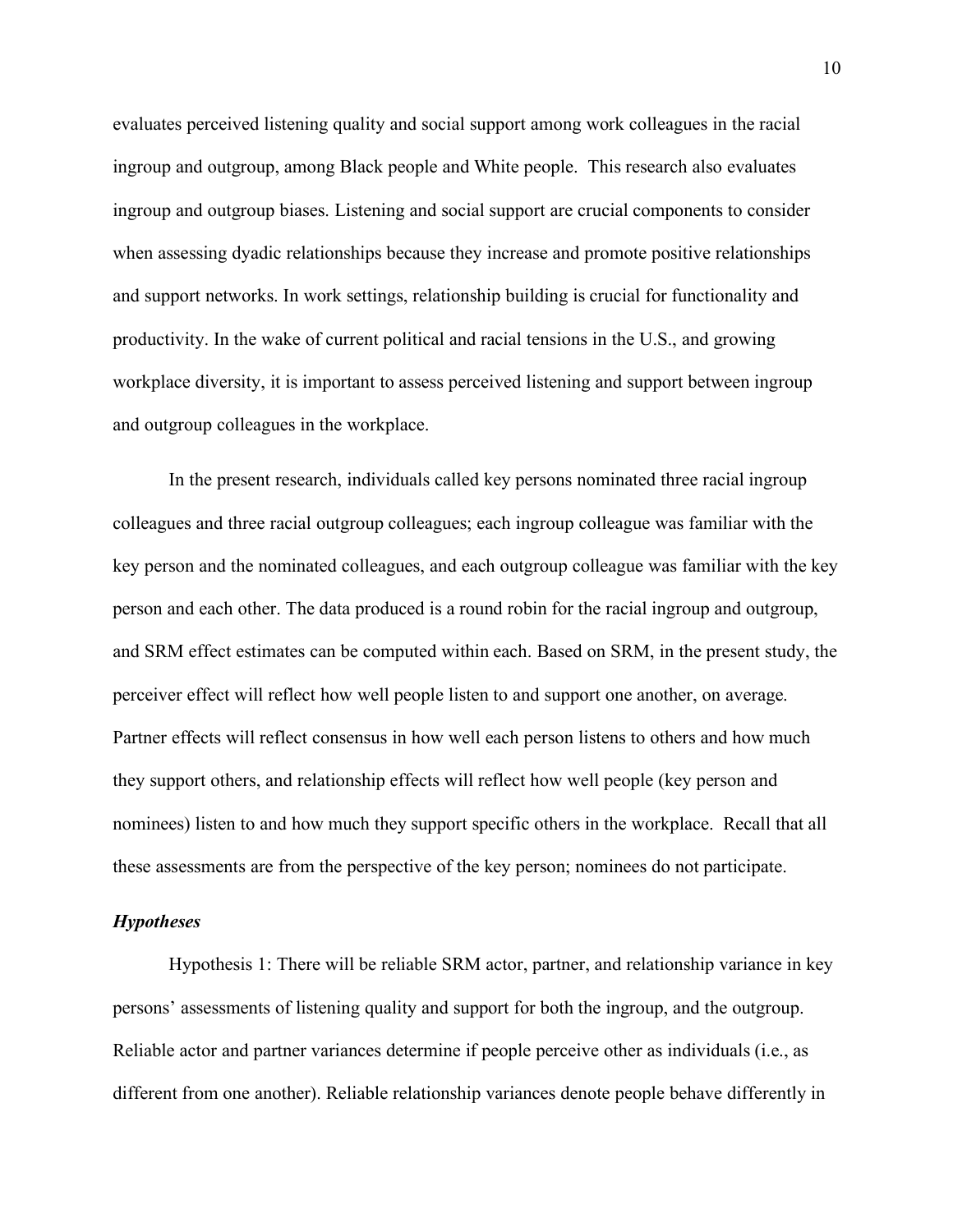different dyads. Statistically, the SRM actor, partner, and relationship variances will be reliably different from zero; this is necessary for second-stage social relations analysis to proceed.

Hypothesis 2: Black key persons will report more variability in listening quality and support given by members of their ingroup, compared with members of their outgroup. Statistically, SRM actor variances in listening and support with one's ingroup will be greater than actor variances in listening and support with one's outgroup. This finding will support ingroup bias.

Hypothesis 3: Black key persons will report more variability in the quality of listening and support received by their ingroup, than by their outgroup. Statistically, SRM partner variances in listening and support with one's ingroup will be greater than partner variances in listening and support with one's outgroup. This finding will support ingroup bias.

Hypothesis 4: White key persons will report more variability in listening quality and support given by members of their ingroup compared with members of their outgroup. Statistically, SRM actor variances in listening and support with one's ingroup will be greater than actor variances in listening and support with one's outgroup. This finding will support ingroup bias.

Hypothesis 5: White key persons will report more variability in the quality of listening and support received by their ingroup than their outgroup. Statistically, SRM partner variances in listening and support with one's ingroup will be greater than partner variances in listening and support with one's outgroup. This finding will support ingroup bias.

Due to growing mistrust toward White people due to racism and mistreatment, Black coworkers are expected to detect more variability in their ingroup than their outgroup about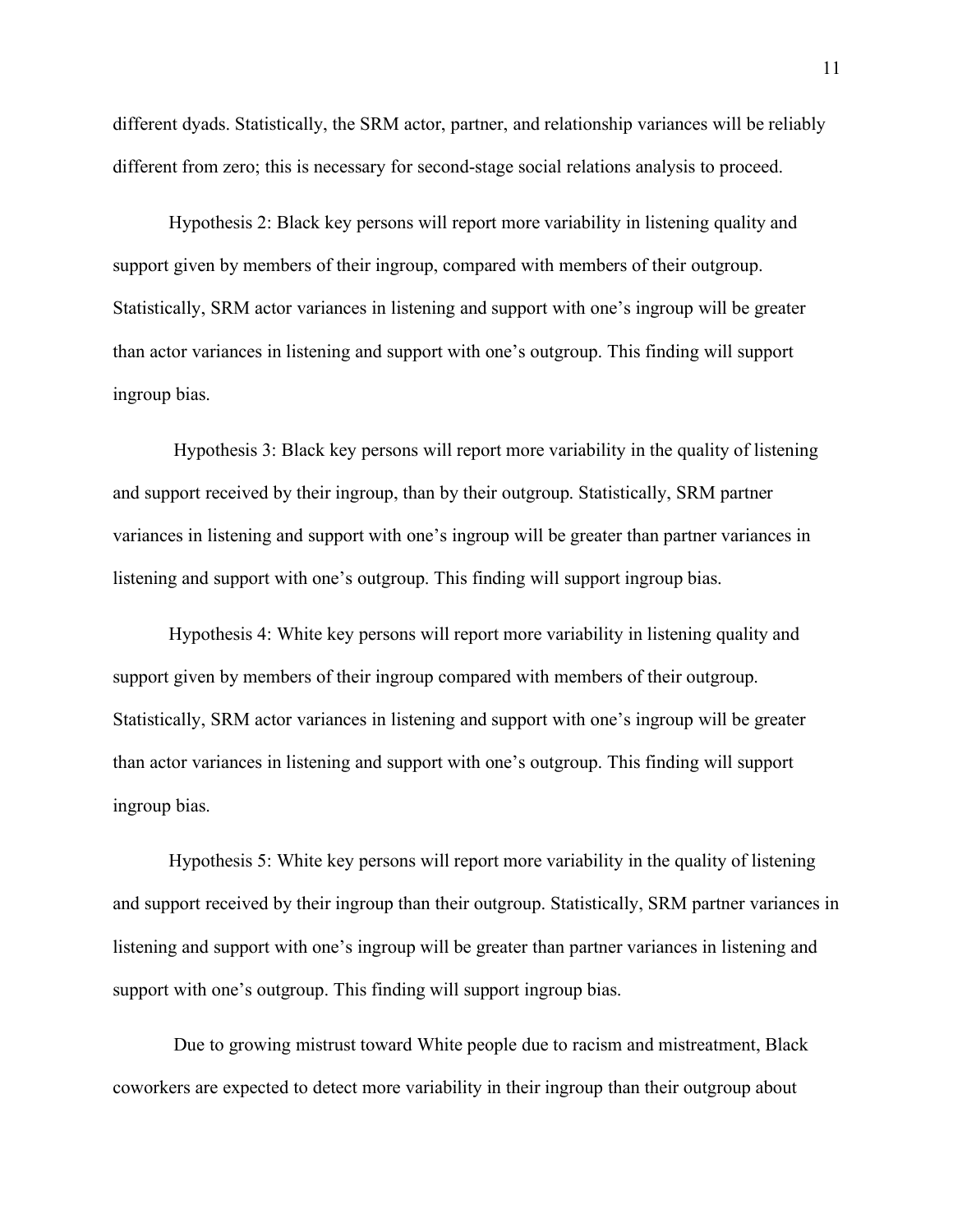listening quality and social support. In line with earlier research, White coworkers are expected to detect more variability in their ingroup, than their outgroup, regrading listening quality and social support (Ackerman, 2006; Malloy, 2013).

#### *Ethical Considerations*

This study was considered ethical by The Institutional Review Board (IRB) of Rhode Island College. The research was conducted under the supervision of Dr. Thomas E. Malloy. Participants were briefed on the study and were asked to consent to take part in the study before they could begin. Participant's identities were kept anonymous; the only identifier was their Prolific account identification number. Prolific is an online source for participation recruitment and the identification number is necessary for compensating the participant. The participants were compensated four US dollars upon completion of the study. Participants were informed that they could withdraw their consent at any time. However, if they do not complete the study, they were not paid an honorarium as described below.

#### **Methods**

#### **Participants**

Participants ( $N = 100$ ) were recruited through Prolific; an internet site for recruiting research participants (prolific.com). Forty-nine identified as White (25 women 23 men and 1 transgender). The age range of White participants was from 19 to 63 ( $M = 32.33$ , SD = 10.11). Most of the sample were graduate students (32.65%) with 53.06% reported completing two or more years of college. More than half of the White sample reported their political affiliation was Democrat (55.10%), 18.37% reported independent, 14.29% reported unaffiliated, and the remaining reported Republican (12.24%). The White sample was predominately composed of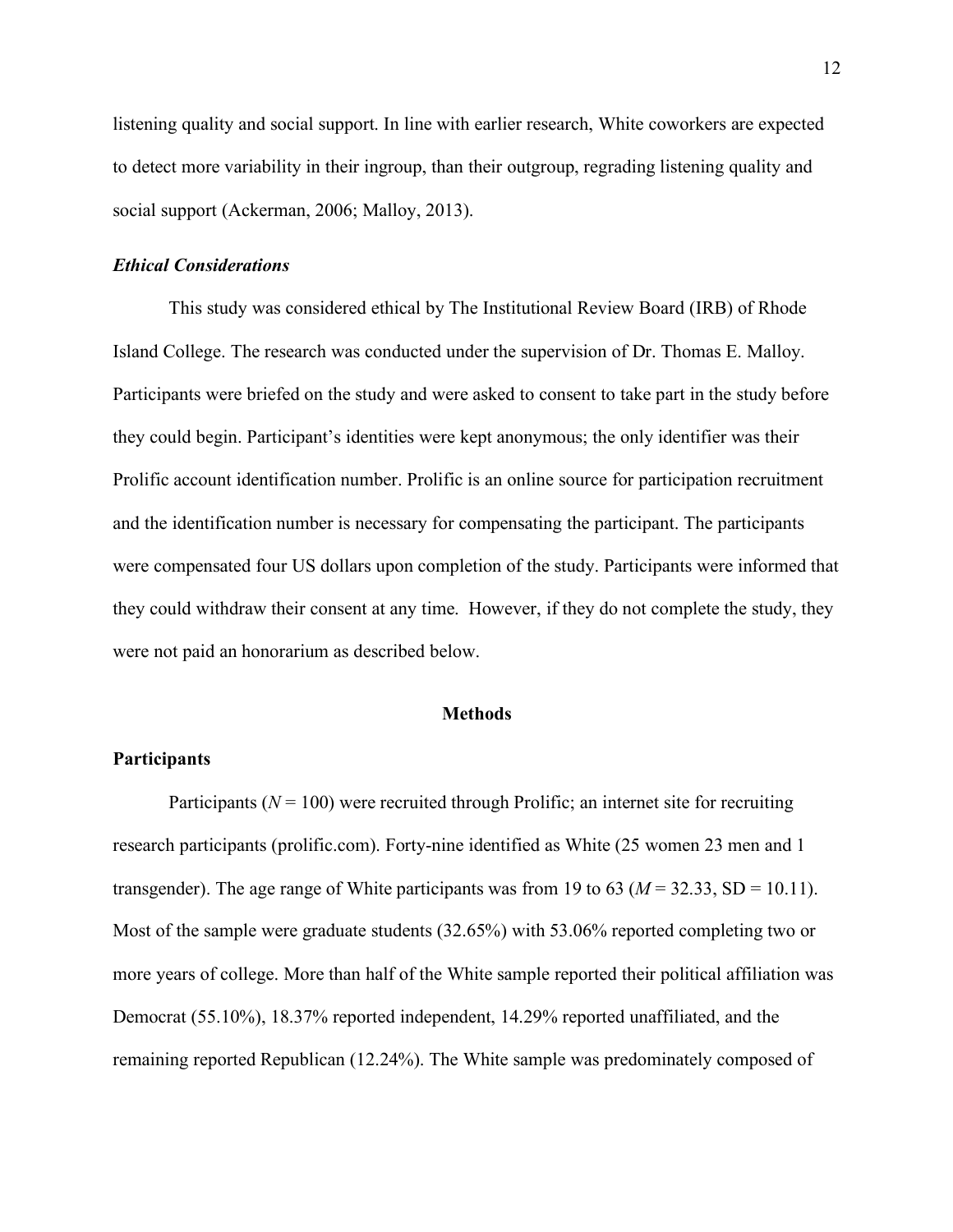young liberals as evidenced by the mean age and low Republican affiliation. Forty of the White participants reported having fair skin, six reported pale skin, and 3 reported darker white skin.

Fifty-one participants identified as Black (25 women, 25 men, and 1 transgender). The age range of Black participants was from 21 to 64 years (*M* = 36.20, *SD* =10.22). One-third of the Black sample graduated college or were enrolled in college, and all graduated from high school or received a GED. Most of the Black sample identified as Democratic (60.78%), 27.45% claimed Independent, 7.84 % were Republican, and the rest declared they were unaffiliated. Like the White sample, the Black sample was also predominately young liberals. Equivalent to the White sample, one-third of the Black sample had graduated college or were enrolled in college, and all had at least graduated from high school or received a GED. More than half of the Black sample reported they had brown skin (56.86%), 9 reported having darker brown skin, and 13 reported lighter brown skin, with 1 reporting darker white skin,

Both ethnic groups came from a variety of occupational settings with most members of both samples occupying jobs related to computers, retail, education, and other occupations not listed. Overall, this sample was young, educated, and technically proficient and is important when considering the present results.

#### **Research Design**

The study is an assessment of listening quality and interpersonal support using the idiographic key person design (IKPD). In the IKPD a key person is recruited, and this key person nominates 3 (or more) members from one group and 3 (or more) members from another group. In this study, the key persons were White and Black people in the U.S. who nominated White and Black coworkers. Key persons made responses to their racial ingroup and outgroup. Nominees did not take part; all data are key person's assessments of their responses to nominees,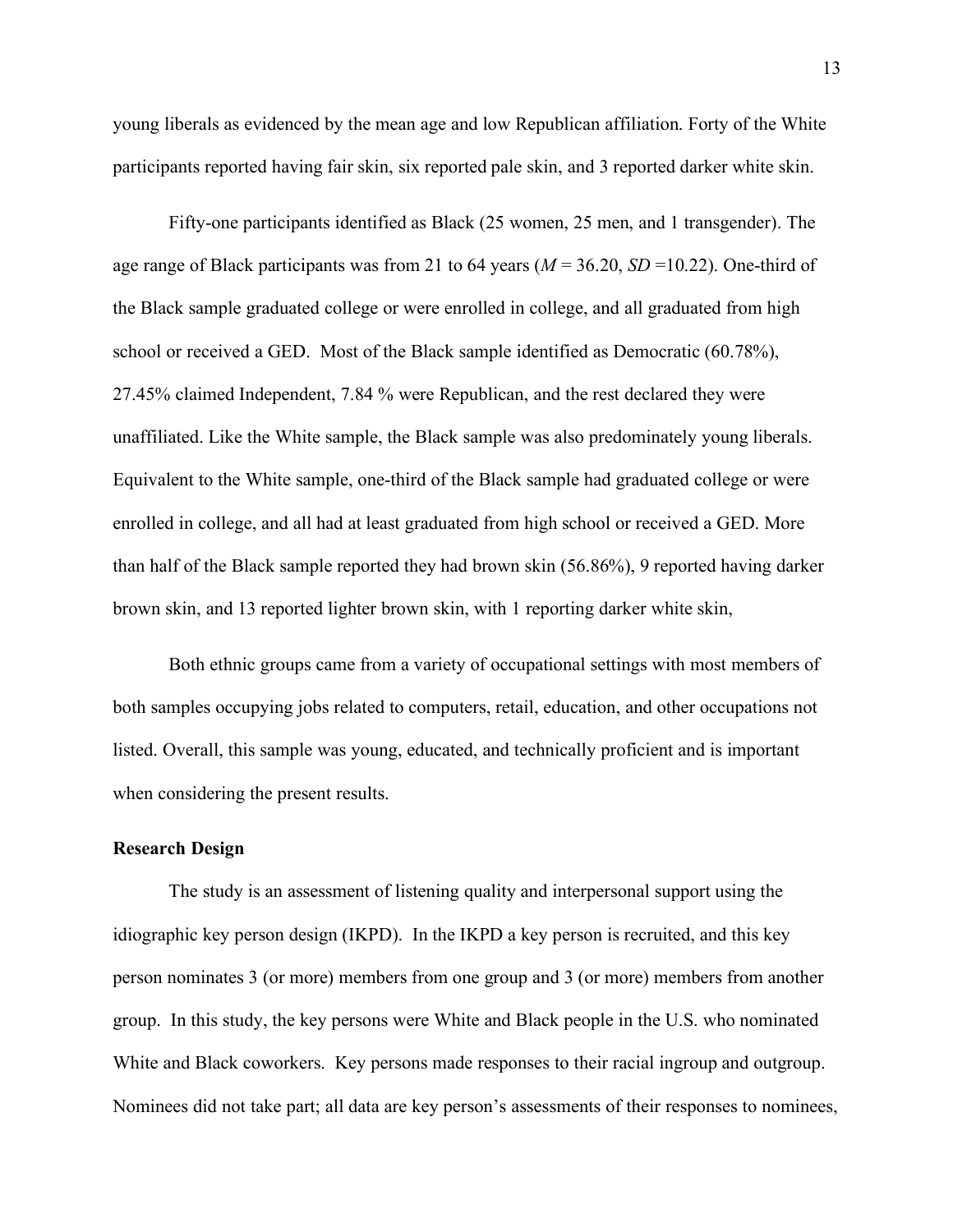nominees' responses to them, and nominees' responses to one another. This design has been used previously to detect egocentric bias among family and friends (Malloy, Kluger, & Silva et al., 2022). Table 1 depicts the round-robin matrix produced by each key person when responding to the ingroup and outgroup. This research will use the same design to also detect outgroup bias and outgroup social support in dyadic relationships among colleagues within their racial ingroup and outgroup. Social relations modeling (Malloy, 2018) of the round-robin data produces effects based solely on the key person's perceptions, and supplies insights into how the key person views themselves in dyadic relationships in comparison to others. The analysis of the data was carried out using Soremo (Kenny & Xuan, 2004) and a package for RStudio (RStudio Team, 2015) called TripleR (Schönbrodt, Back, & Schmukle, 2012). Data were analyzed independently using the different software to ensure convergent validity. Independent analyses of the same data set produced identical results using TripleR and Soremo.

#### **Procedure**

Two identical surveys were created through the online survey maker Qualtrics (qualtric.com). Qualtrics allows for the survey items to be presented to each participant in a randomized order to ensure that there are no priming effects in the data. The survey was also worded carefully to ensure that the participants were not primed by the phrasing of racial ingroup or outgroup; instead, the questions asked them about White coworkers or Black coworkers. One survey was posted to Prolific that was programmed to only recruit White participants, and the second study was programmed to only recruit Black participants. Prolific users were presented with a brief statement informing them of the general purpose of the survey, their responsibilities, and how much they would be compensated. If the user wanted to take part in the survey, they were redirected to the Qualtrics survey. The survey began by asking the participant to provide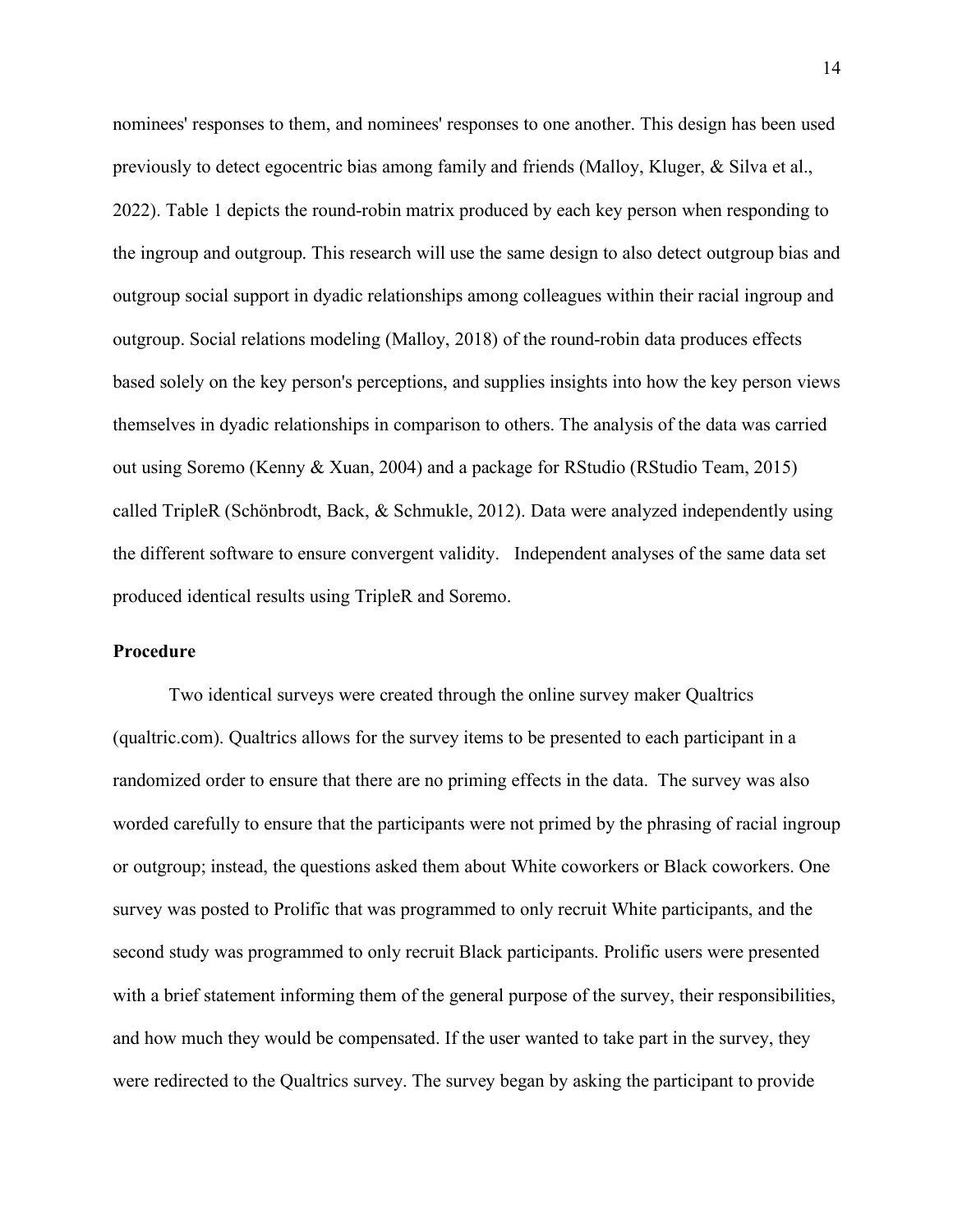consent. If the participant did not consent the survey ended for them, and they were returned to Prolific without compensation. If the participant consented, they were asked two qualifying questions to confirm their ethnic identity and their ability to nominate three White and three Black coworkers, that worked with each other, and knew each other within groups. If the participant answered no, the survey ended for them, and they were redirected to Prolific without being compensated. If the participant answered yes, they were allowed to continue and they were brought to a screen that asked them to nominate and type in the first names or identifiable nicknames of three colleagues from one of the two racial groups (Black and White). The participants then answered two sections about listening and two sections about support. Each section consisted of 12 questions with three questions asking how they interacted with each of the three nominees, how they perceived the three nominees interact with them, and six questions about how the participant perceived the three nominees interacting with one another. Once they completed the four sections for one group, they were asked to do a similar task with the other ethnic group. The surveys were counterbalanced by groups, and the order of questions was random for each participant within each section. In addition, two attention checks appeared throughout the survey to ensure participants were really answering the questions and not just picking random answers. Once all answers to the assessment were complete the participant filled out the demographic section. The demographic section was placed last as not to prime the way individuals answer the survey questions. The demographics assessed race to confirm Black or White identity, gender, political affiliation, age, occupation field, educational level, and skin tone. The participant was then debriefed and thanked for taking part in the survey and compensated for their participation.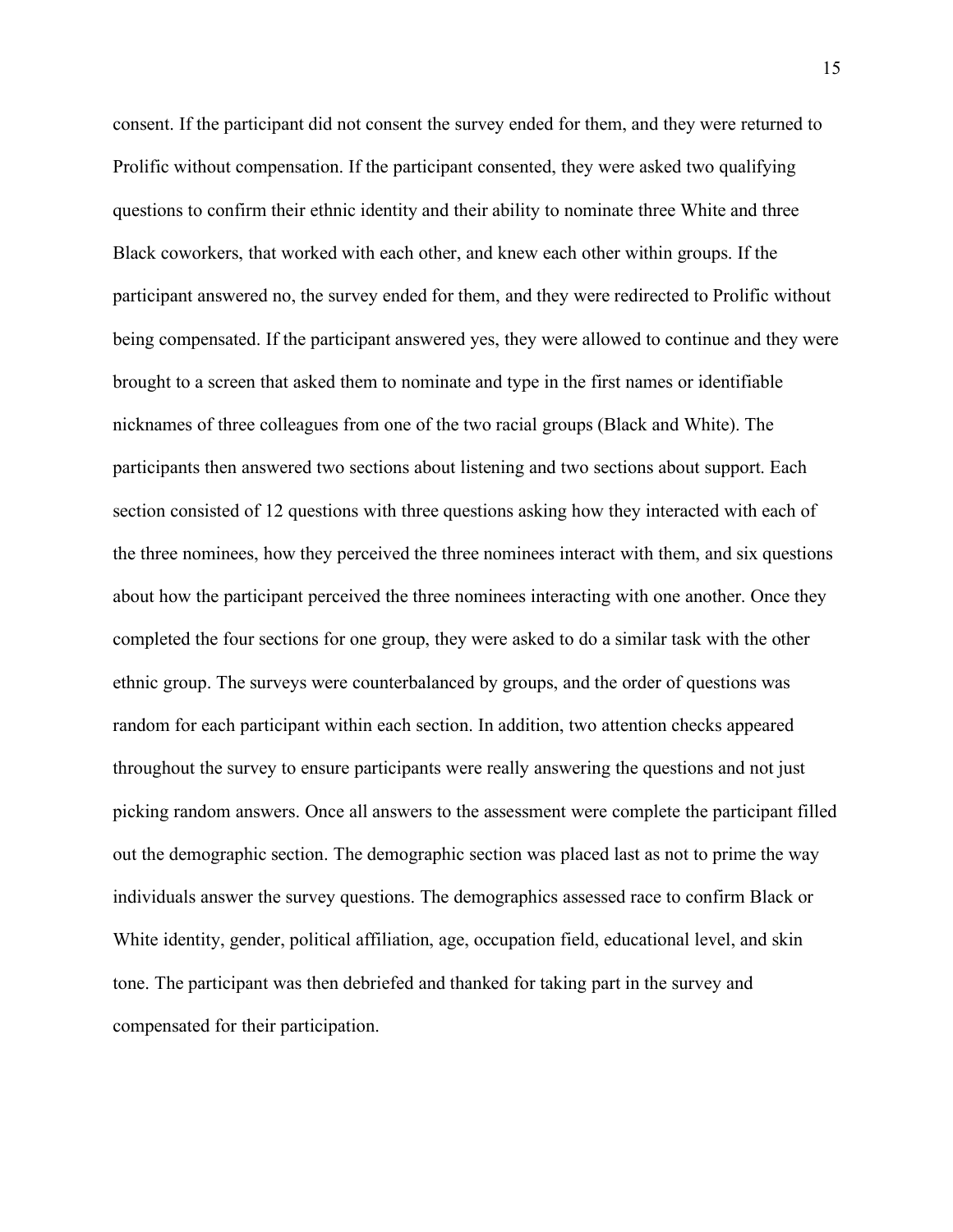#### **Measures**

The survey assessed listening and social support in dyads using two indicators of listening and two indicators of social support that have already been used in earlier research conducted in the Social Relations Laboratory (Malloy, Kluger & Silva et al., 2022). The questions are as follows:

#### Indicators of a Listening Quality Construct

1. How attentively does each listener listen to each speaker as they discuss important aspects of work?

2. How much interest does each listener show to each speaker as they discuss important aspects of work?

#### Indicators of a Dyadic Social Support Construct

3. When you and your coworkers share weaknesses with one another, how much can they rely on the other to react in a positive way?

4. When you and your coworkers share problems with each other, how supportive will each be to the other?

The questions were answered on a scale from 1-5, where  $1 =$  Much Below Average,  $2 =$ Below Average,  $3 =$  Average,  $4 =$  Above Average, and  $5 =$  Much Above Average.

#### **Results**

We used the Social Relations Model (SRM) to estimate actor, partner and relationship variances and effect estimates necessary for testing hypotheses. Specifically, the variance components analyzed were the actor and partner variances that are related to the effects that were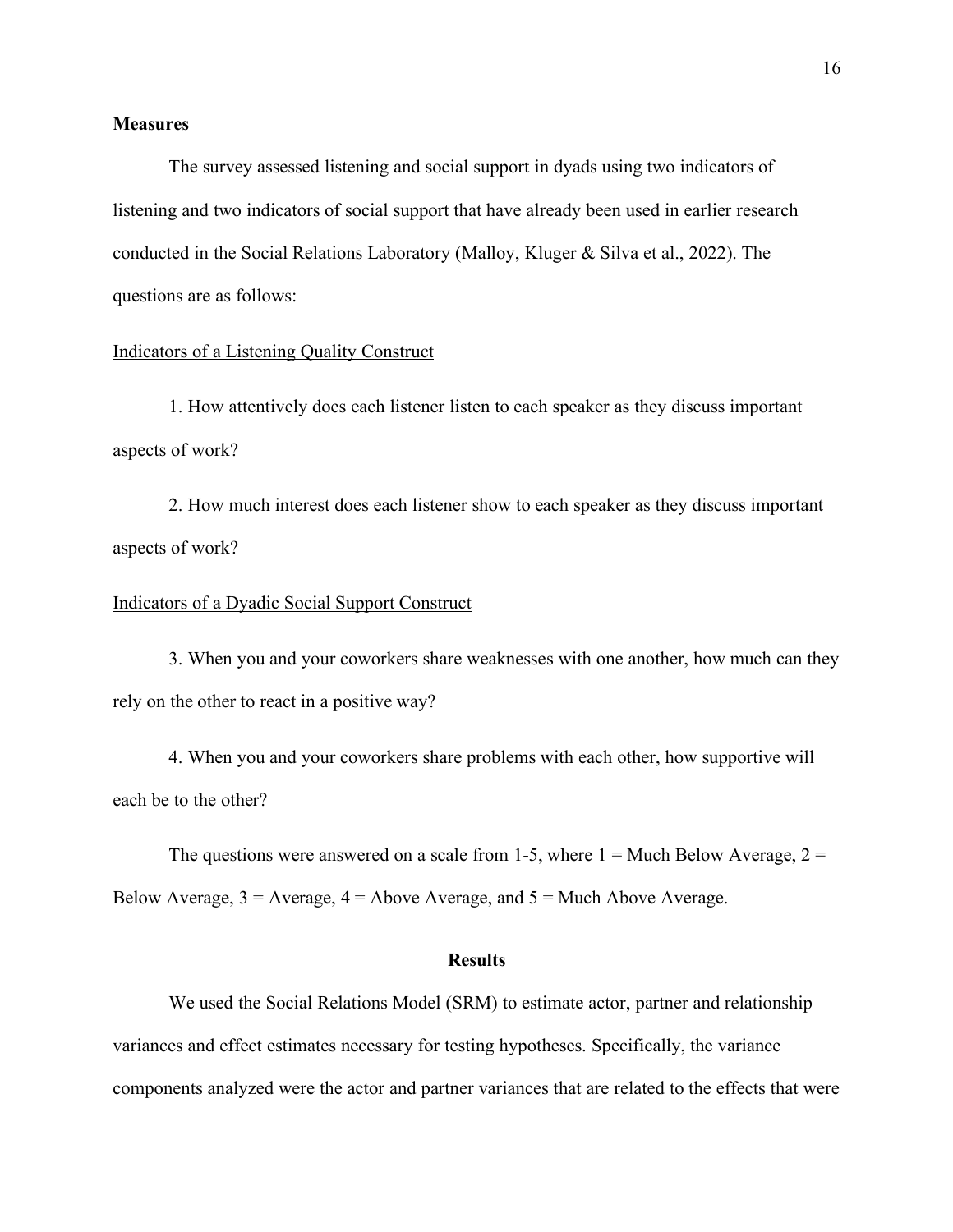discussed earlier in the section dedicated to the SRM. SRM effect estimates are the quantitative measure of a phenomenon's size while considering sampling error. The actor effect measures the consistency in the responses of one person to multiple others. The partner effect measures the consistency of the responses of multiple people to one person. The relationship effect measures a specific person's unique response to another specific person while controlling actor and partner effects. In the present research, the SRM variance components were used to assess ingroup and outgroup bias that may exist among interracial dyads in the workplace. This was done by computing the variance components for the actor and partner and testing if they were reliably different from zero (0). If they were statistically reliable, supporting statistical evidence for hypothesis one, this would justify the use of the SRM effect estimates in second stage modeling. (Bond & Malloy, 2022).

#### **SRM Variance Components**

The unstandardized SRM actor, partner, and relationship variances were estimated and tested for statistical reliability. Based on key persons ratings of the ingroup, the listening effects were all considered reliable. It is important to note that these variances do not reflect means of the ratings but of the actor, partner, and relationship scores derived from the complex computations of the SRM, these equations can be found in Kenny and LaVoie (1984). For perceived listening, the actor variance standardized component was 0.26;  $t$  (99) 5.08,  $p < .001$ (se=.038), the partner variance standardized component was .19;  $t$  (99) 4.50,  $p < .001$  (se=.031), and relationship variance standardized component was .19;  $t$  (99) 4.91,  $p < .001$  (se =.030). Variances in social support were also reliable statistically. The actor variance standardized component was  $0.110 t(99) 2.71$ ,  $p < .05$  (se= .029), the partner variance standardized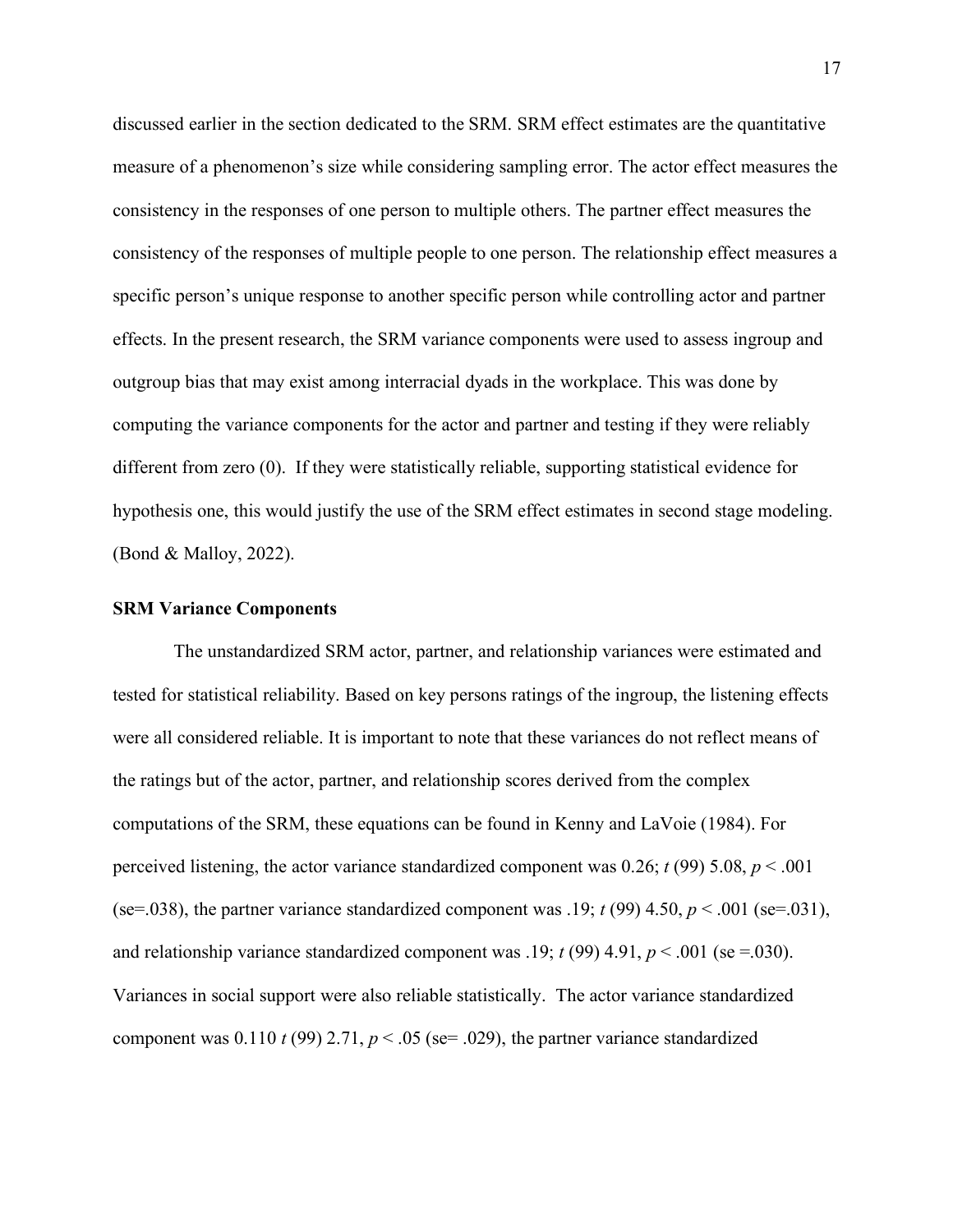component was 0.261;  $t$  (99) 4.760,  $p$  < .001 (se=.040), and the relationship variance standardized component was 0.213; *t* (99) 4.793, *p* < .001

Key person's ratings of outgroup listening were all reliable supporting Hypothesis 1 and justified second-stage social relations modeling. The actor variance standardized component was 0.25;  $t(99)$  4.70,  $p < .001$  ( $se = .041$ ), the partner variance standardized component was 0.22; *t* (99) 4.75,  $p < .001$  (se=0.037), and the relationship variance standardized component was 0.13; *t* (99) 3.69,  $p < 0.001$  (se=0.028). The outgroup social support effects were all considered reliable, the actor variance standardized component was  $0.07$ ;  $t(99)$  2.26,  $p < 0.05$  (se= 0.022), the partner variance standardized component was 0.29;  $t$  (99) 5.28,  $p$  < .001 (se=0.041), and the relationship variance standardized component was 0.12;  $t$  (99) 3.04,  $p < .001$  (se= 0.030). These results denoted that the SRM variance components for the ingroup and outgroup, among both Blacks and Whites, were reliable and called for second-stage social relations modeling.

#### *Focused Contrasts: Hypotheses 2 through 5*

#### **Black Participants Responses to the Ingroup and Outgroup.**

Paired sample *t-*tests were used to test the remaining hypotheses. To test Hypothesis 2 a paired sample *t-*test was conducted that compared ingroup and outgroup mean actor variances in listening and support among Black people. There was no reliable difference in the actor variances in ingroup listening ( $M = 0.16$ ,  $SD = 0.38$ ) and actor variances in outgroup listening ( $M =$ .21,  $SD = .51$ ;  $t(50) - .74$ ,  $p = .46$ ) or actor variances in ingroup support ( $M = .09$ ,  $SD = .34$ ) and actor variance in outgroup support  $(M = .05, SD = .27)$ ;  $t(50)$ . 58,  $p = .57$ ) for Black participants. This showed that Black and White key persons' assessments of the variability in listening quality and social support in dyads among the ingroup and outgroup were equivalent. This finding does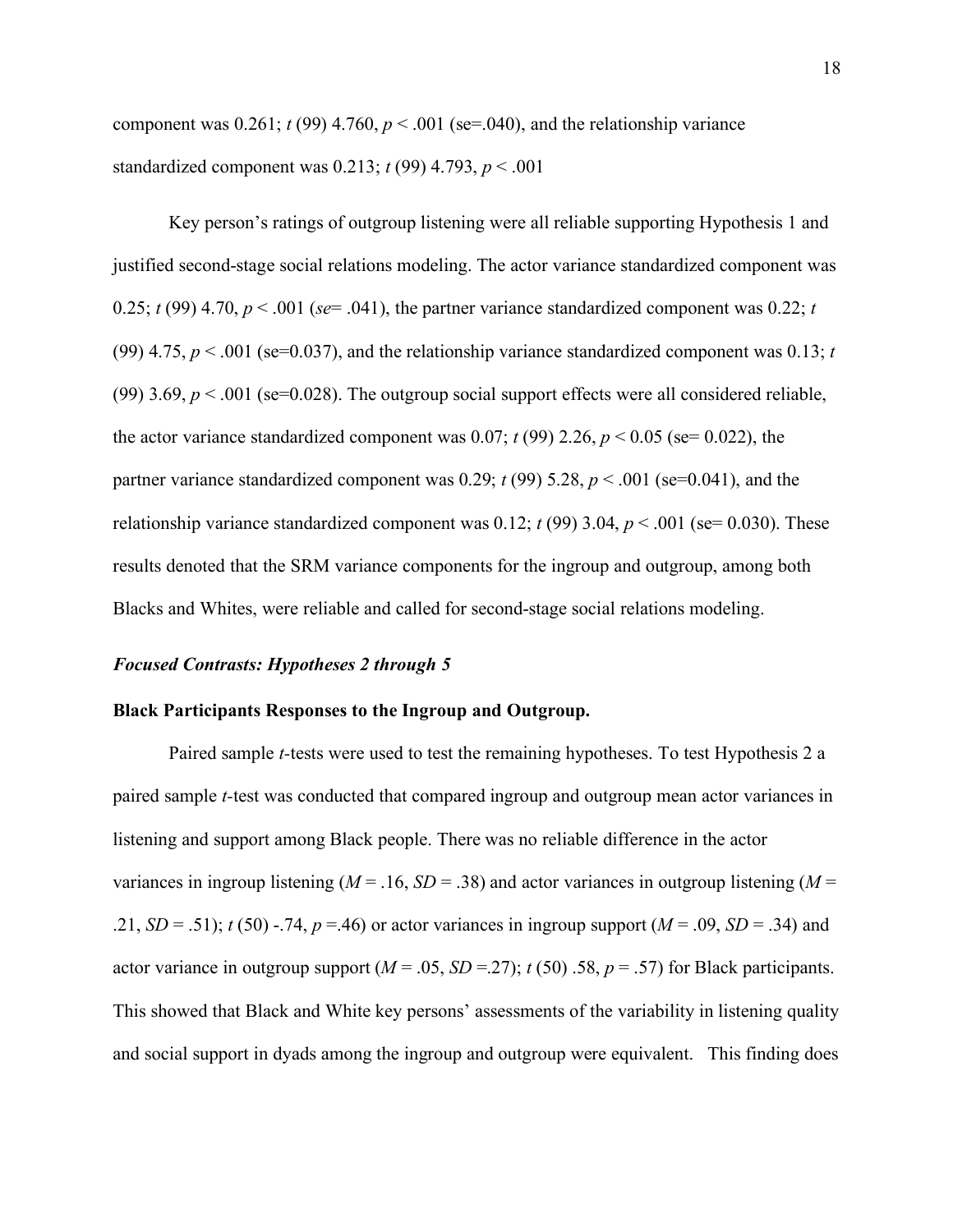not provide evidence for perceived ingroup heterogeneity or outgroup homogeneity among Black people as predicted by Hypothesis 2. These statistics are in Tables 2 and 3.

To test Hypothesis 3, a paired sample *t* test was conducted that compared ingroup and outgroup partner variances in listening and support among Black people. There was no reliable difference in the partner variance components in ingroup listening  $(M = .136, SD = .309)$  and outgroup listening ( $M = 0.176$ ,  $SD = 0.357$ );  $t(50) -0.697$ ,  $p = 0.489$ ). Moreover, there was no reliable differences in Blacks' partner variances for ingroup social support  $(M = .140, SD = .363)$  and outgroup social support  $(M = .220, SD = .506)$ ;  $t(50)$  -.1.204, p= .234). While there are differences among Black people in the perceived listening quality and support, they believe they receive from others (i.e., all partner variances were statistically reliable), the level does not vary in ingroup or outgroup dyads. The data does not supply evidence for perceived ingroup heterogeneity or outgroup homogeneity in terms of consistent responses from others. These statistics are in Table 2 and 4.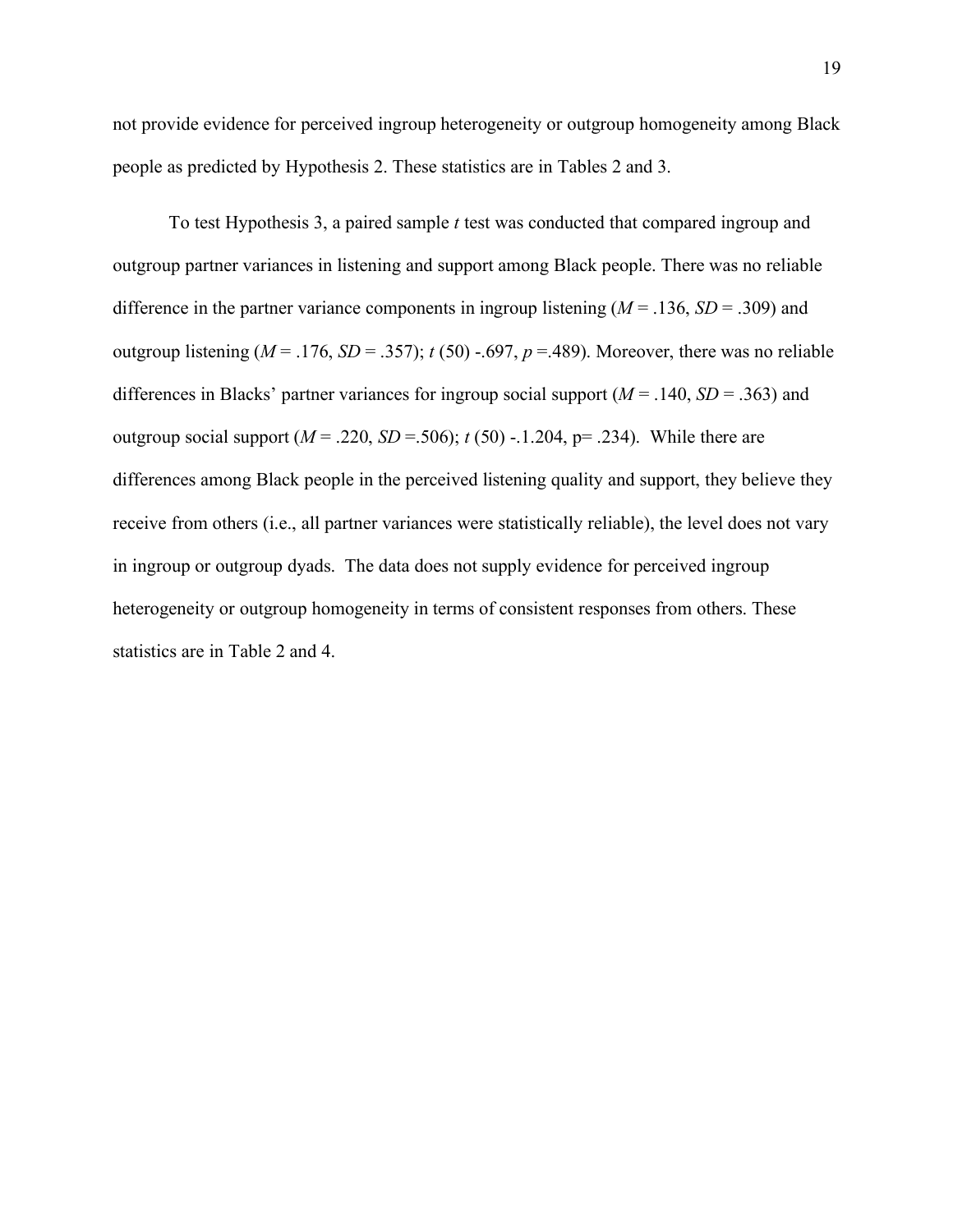**White Participants Responses to the Ingroup and Outgroup.** To test Hypothesis 4 a paired sample *t* test was conducted that compared ingroup and outgroup actor variances in listening and support among White participants. There was no reliable difference in the actor variance components in ingroup listening  $(M = .23, SD = .48)$  and outgroup listening  $(M = .18,$ *SD* = .395); *t* (48) .61, *p* = .55, or ingroup support (*M* = .11, *SD* = .42) and outgroup support (*M* = .05,  $SD = 15$ );  $t(48)$ .97  $p = 0.34$  for White participants. While there are reliable differences among White participants in the level of listening quality and support, they display with the ingroup and outgroup (i.e., actor variances on these constructs were reliable), the levels did not vary for the ingroup and outgroup, on average. This finding does not supply evidence for perceived differences in ingroup or outgroup behavior on these constructs. These statistics are in Table 5 and 6.

To test hypothesis 5, a paired sample *t* test was conducted that compared ingroup and outgroup partner variances in listening and support among White participants. There was no reliable difference in the partner variance components in ingroup listening  $(M = .15, SD = .26)$ and outgroup listening  $(M = .18, SD = .60)$ ;  $t(48)$  -.31,  $p = .76$ . There was a reliable difference between partner variance in ingroup support ( $M = .25$ ,  $SD = .52$ ) and outgroup support ( $M = .08$ , *SD* = .34); *t* (48) 2.07, *p* = .04 for White participants. This finding does not supply evidence for perceived ingroup or outgroup bias in perceived variability on the constructs, but does provide evidence of ingroup heterogeneity in support. These statistics are in Table 5 and 7.

#### **Discussion**

#### **Initial Social Relations Modeling**

The SRM actor, partner, and relationship variances produced in this data set were reliable and called for further analysis; that is, second stage social relations modeling (Bond & Malloy,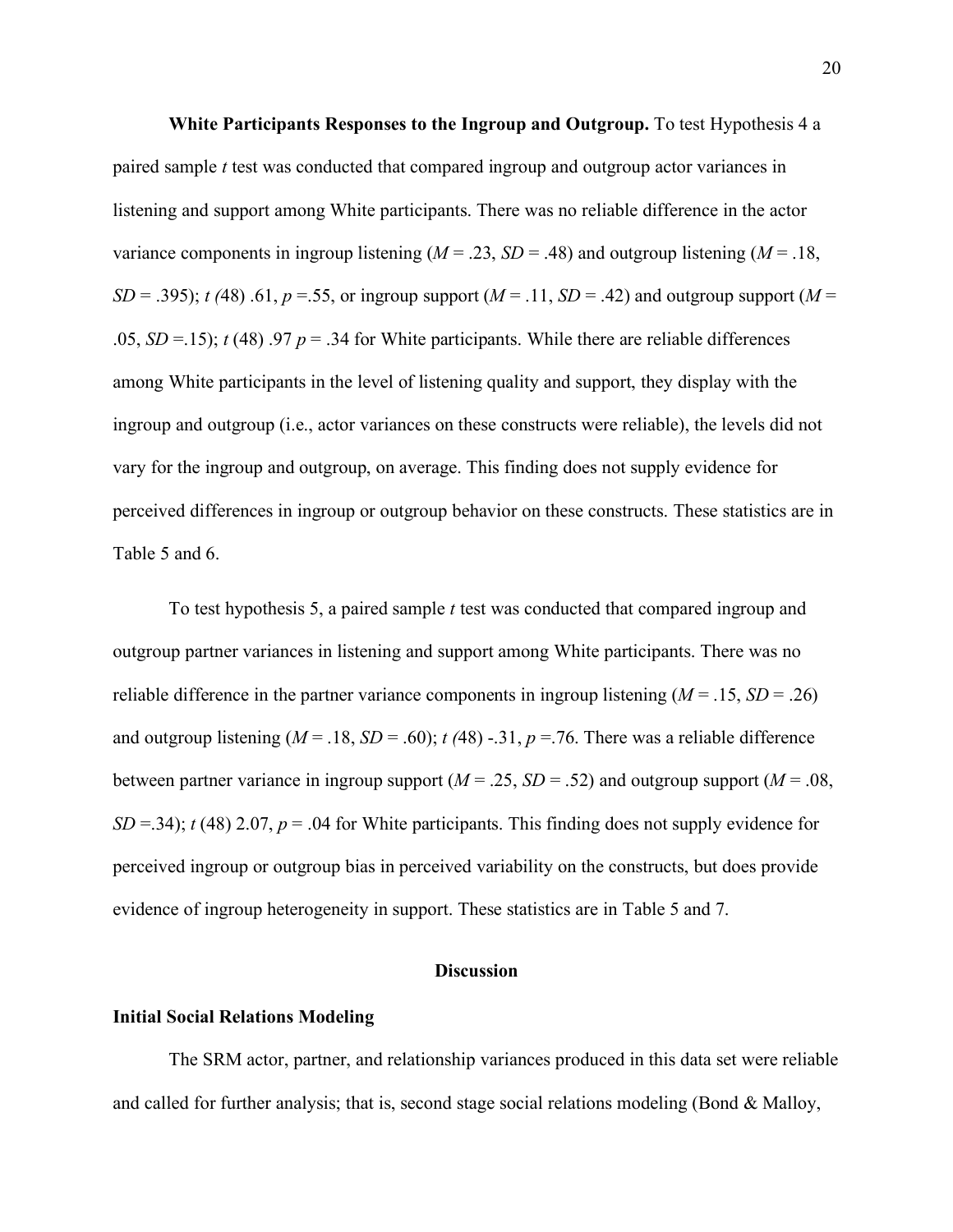2022) was warranted. The research aimed to find statistical evidence of ingroup bias among Black participants and, by inference, potential outgroup mistrust. The data did not support the presence of ingroup heterogeneity or outgroup homogeneity in the workplace as Black participants viewed their ingroup and outgroup the same (equally variable) in terms of the quality of listening and social support offered and received in the workplace. The research also intended to find statistical support that White participants actor effects (i.e., responses to others) would display outgroup homogeneity, but partner effects (i.e., responses from others) would show ingroup heterogenetiy. The data did not support the presence of either bias in listening quality in the workplace. There was support for ingroup heterogeneity among White participants when making judgements on social support. This means White participants perceived greater variability in the social support from ingroup members than outgroup members in the workplace.

The SRM showed that Black and White key persons' assessments of listening quality and social support by members of the racial ingroup and outgroup were statistically reliable. This shows individual differences among Blacks and White participants in how they generally view listening and support in both the ingroup and the outgroups (actor variance is reliable). Also demonstrated were individual differences among Black and White participants in how ingroup and outgroup colleagues listen to them and support them in the workplace (partner variance is reliable). Moreover, Black people and White people perceive specific ingroup and outgroup members as supplying uniquely good listening and unique levels of social support, while specific others supply uniquely bad listening and a lack of social support. These dyadic processes were equivalent for both Black and White participants in the workplace.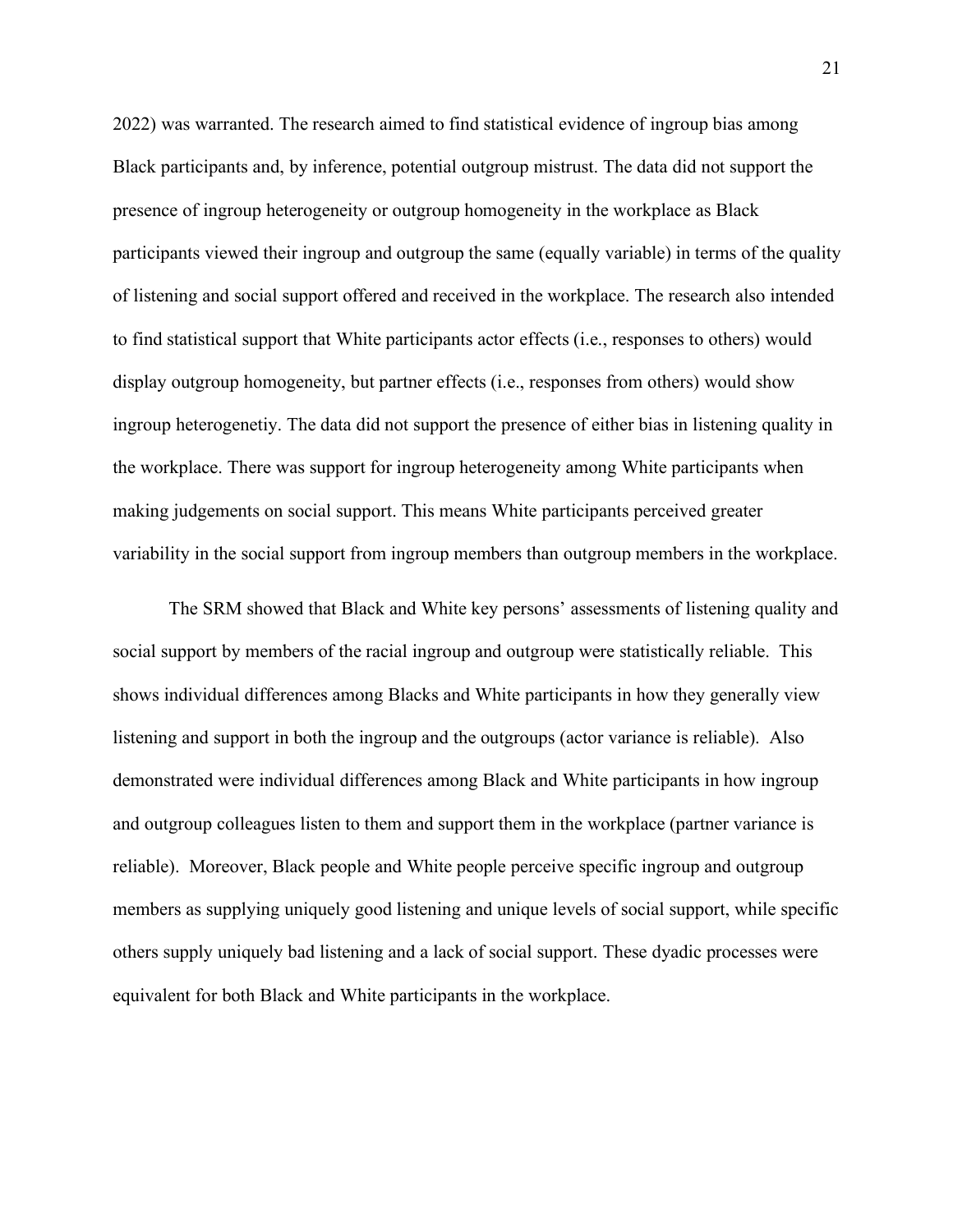#### **SRM Variance Components: Ingroup and Outgroup**

This study found that ingroup heterogeneity was not present in Black participants on listening and social support given or received. Black participants viewed their ingroup like their outgroup. Though this finding was not predicted and it does align with earlier research. Malloy et al., (2011) found that Black participants were able to detect differences in their ingroup while White participants were not. The findings of this study also suggest Black participants are less biased because their racial differences are less salient in the workplace. They might also suggest that those with lower status or ethnic minorities are more likely to attend to higher status counterparts. This study also finds that ingroup heterogeneity was present in White participants regarding social support received. This finding also aligns with earlier research that suggests White participants display ingroup heterogeneity (Ackerman et al., 2006; Malloy et al., 2011). Ingroup heterogeneity was not present when White participants assessed social support given or listening given or received. While these findings are inconsistent with other studies (Ackerman et al., 2006; Malloy et al.,2011) these findings align with research conducted by Frederic and Falomir- Pichastor (2018) as the participants in this study were less conservative and could lower ingroup bias and outgroup derogation.

While this study only provided evidence for ingroup heterogeneity among White participants for social support in the workplace, this research successfully applied SRM and the idiographic key person design to different racial groups to detect ingroup and outgroup biases. In fact, this is the first study that our laboratory is aware of that used IDKP to study ingroup and outgroup perceived interpersonal relationships in the workplace. The SRM variances were reliable for Black and White participants' ingroup and outgroup responses, and in general, their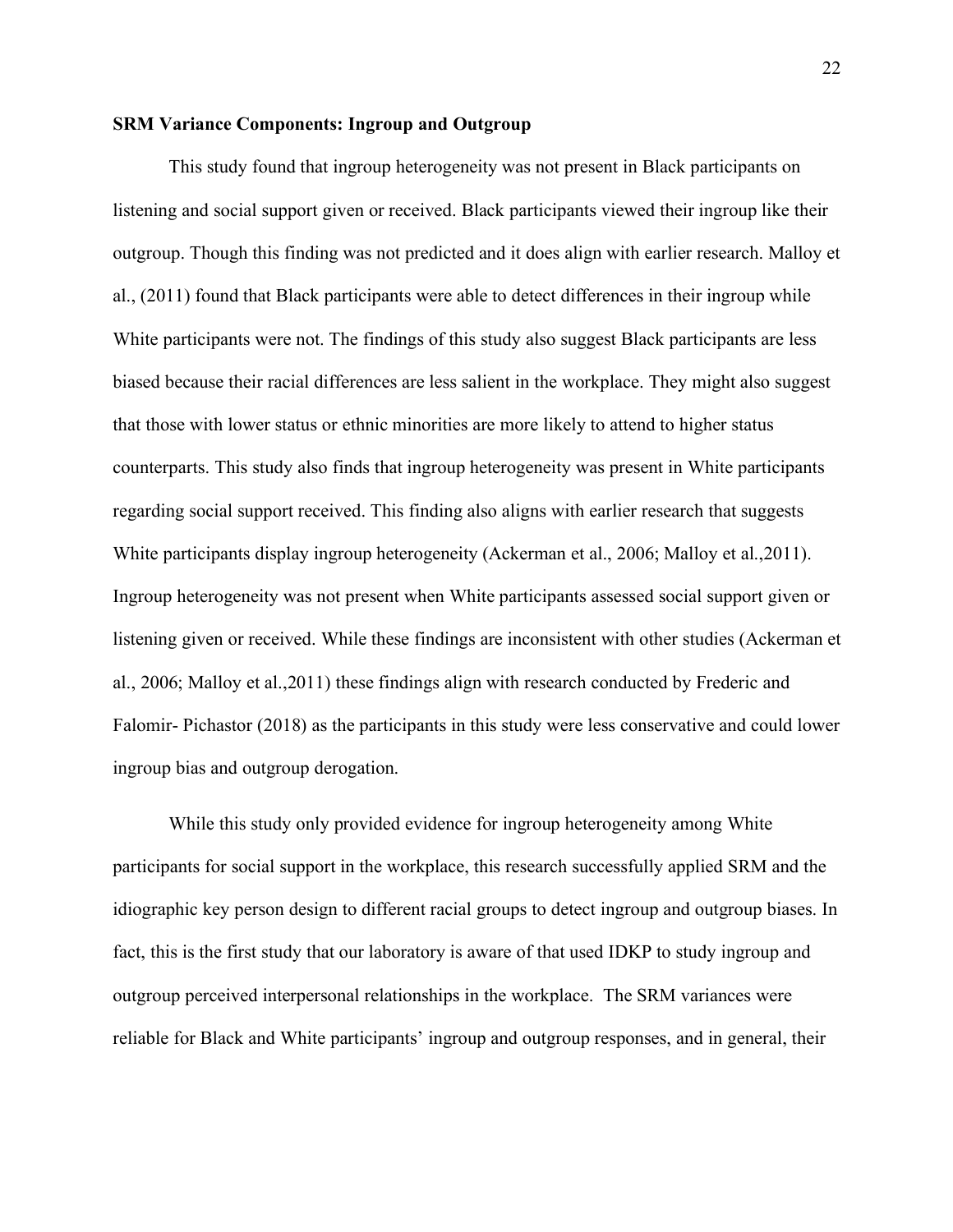responses did not vary when key persons from either group made ingroup and outgroup assessments of listening quality and social support.

This difference between the present results and past results may stem from the fact that diverse workplaces normally enforce equal treatment, and take acts of harassment and discrimination seriously, which might influence the employees that work there. If workplaces ignored racial bias, there would be discontent among the workforce which could have an adverse impact on profit. For this reason, workplaces may be unique contexts, at least in the current era, that discourage explicit (though not necessarily implicit) racial bias, prejudice, or discrimination. Because participants in this research were considering real relationships with coworkers in the workplace, this context likely differs from the research on face-to-face interactions with strangers (Malloy et al., 2011), or viewing computer generated faces (Ackerman et al., 2006). Earlier research approaches put the participant in a different psychological state in which the influence of equality and bias awareness is less emphasized (Ackerman et al.,2006; Malloy et al., 2011). People may have also been more likely to choose coworkers they also viewed as friends would could also reduce the expression of ingroup heterogeneity and bias.

 When thinking about the general population, people might think more about race or ethnicity when they consider their status, and the status of their outgroup, compared to the workplace. White privilege may be less salient in the workplace as there are other objective factors that contribute to status in the workplace like titles, positions, departments, promotions, and accolades. This could explain why the results from Malloy (2011), were not replicated in this study. Additional research is called for to resolve these possibilities.

These findings might also suggest there is something special about the employees in diverse workplaces. Employers who aim for diverse teams are more likely to choose to hire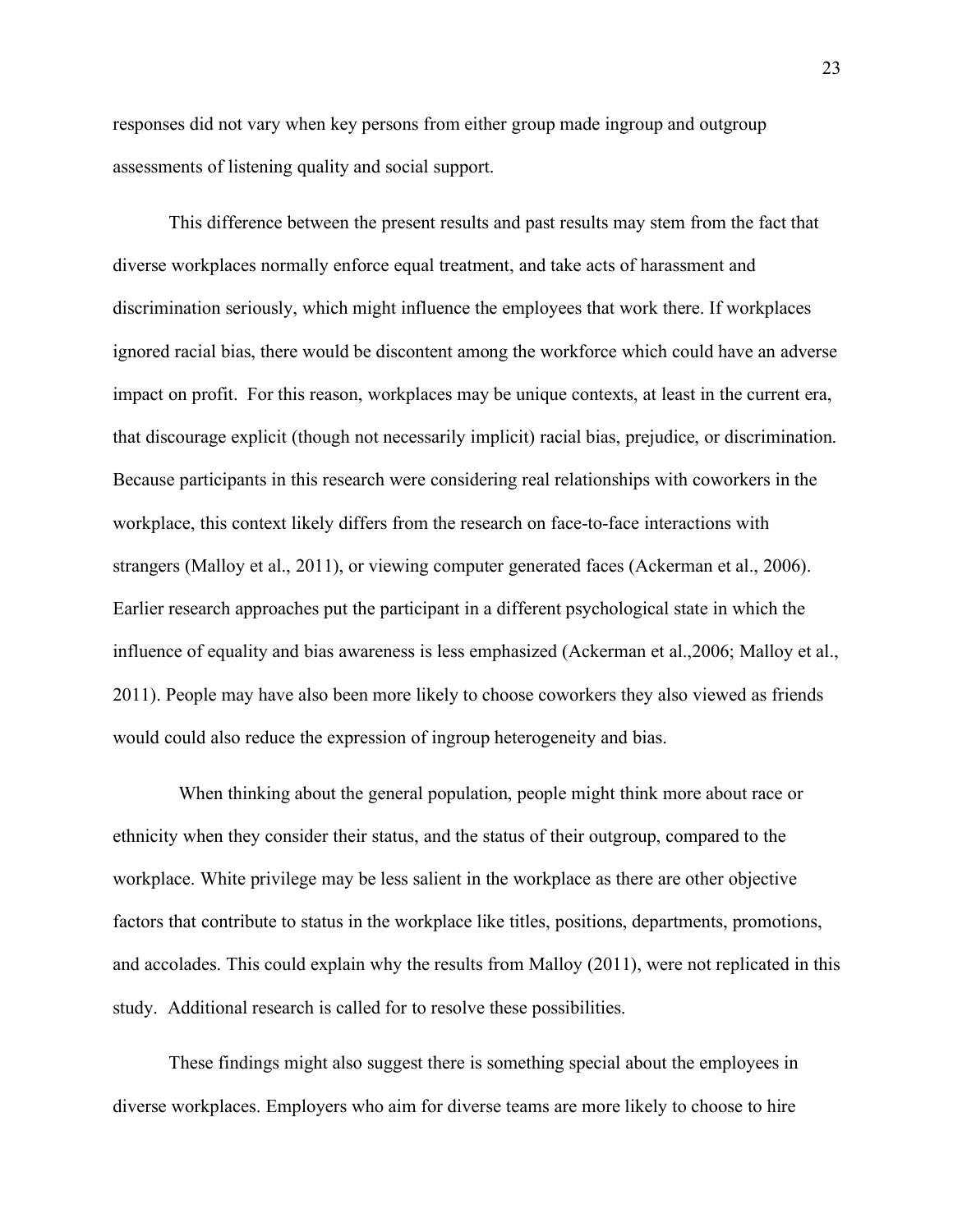employees who they feel are less prejudiced or biased to ensure a productive workplace, which suggests there are specific qualities within people that work in a diverse workplace that employers actively look for.

One plausible explanation for the overall lack of support for the homogeneity and heterogeneity hypotheses is that the sample does not represent the general population. Participants were recruited through the Prolific website for recruitment of research participants. Clearly, this limited the sample to people in the U.S. who have an internet connection, can navigate the internet, and are motivated to earn money by taking part in research studies. As documented by the demographic data, both the Black and White participants were computer literate, young, well-educated, politically liberal, and occupied relatively high-status positions in the workplace.

More specifically, the sample was predominantly young  $(M = 34$  years old), college educated (slightly more than one-third of the sample), and political liberals or unaffiliated (almost 92%). Therefore, this online sample may represent young, educated, liberals in America who are least likely, be they Black or White, to hold negative racial stereotypes and prejudice compared to the general populations. While hypotheses regarding bias were not supported in this study, they are still considered viable. In a sample of less educated conservatives, especially if they are older and occupy a broader range of occupations (i.e., high and low status), these biases predicted should be seen.

#### **Limitations and Future Directions**

The research has a few limitations. Firstly, the sample does not represent the general population of Americans. Secondly, though personal perceptions do provide valuable information, this study might be more effective if the nominees also took part in the study as it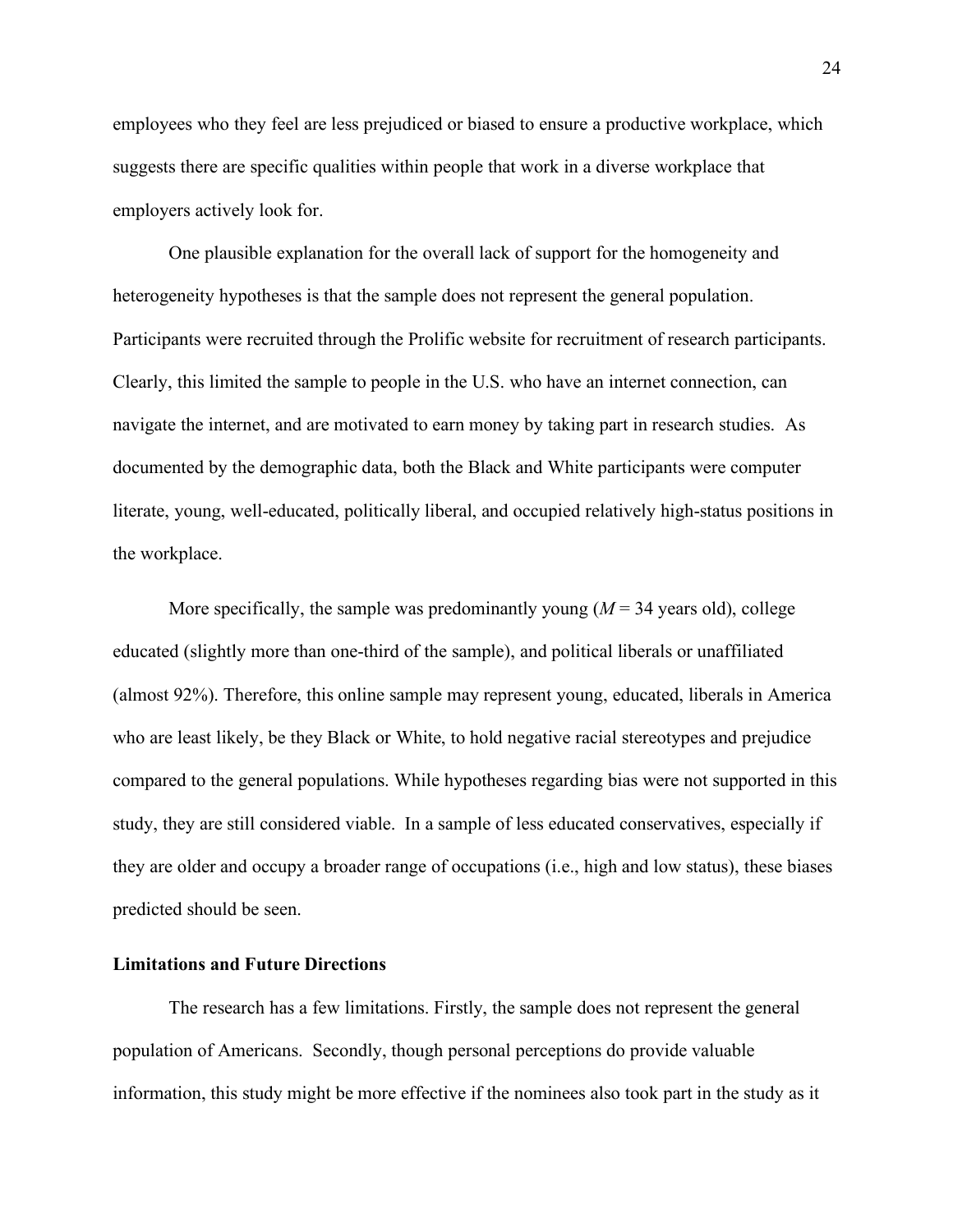could help to provide a fuller picture of the intraracial and interracial perceptions in the workplace. It may be that participants were aware that ingroup and outgroup perceptions were being studied and tailored their responses to appear unbiased, even if one holds negative attitudes toward an outgroup. These true attitudes may not be revealed because they are unacceptable. Participants might also have multiple minority identities that influenced, like gender or religious beliefs. They may identify with their other identities more than they do with their racial identity or their other identities are more salient when they think of listening and supportive behaviors. Lastly, questions could have been added to establish the level of acquaintance, perceived cohesiveness between the nominees, and questions about the companies' policies about diversity, to help explain the lack of racial biases in the present study.

Future research could use an asymmetric block design (Malloy, 2018) to examine ingroup and outgroup interactions among strangers to see if the biases predicted do occur at statistically significant rates among strangers in comparison to the workplace. This design allows individuals from distinct groups to interact (e.g., Blacks and Whites) and then make judgments about the interaction. The design also allows the researcher to see if there is cohesiveness among groups in terms of their perceptions of interaction. The study could also be conducted in an actual workplace and allow the nominees to take part to assess the fuller story, with the added questions mentioned in the limitations paragraph. Future research can also examine the difference between perceptions and actual performance in the workplace. Perhaps work groups that perform less effectively have more employees with ethnic ingroup and outgroup biases. Future research that focuses on workplace productivity may examine other arbitrary factors that might result in outgroup and ingroup biases, like department or position. This research can also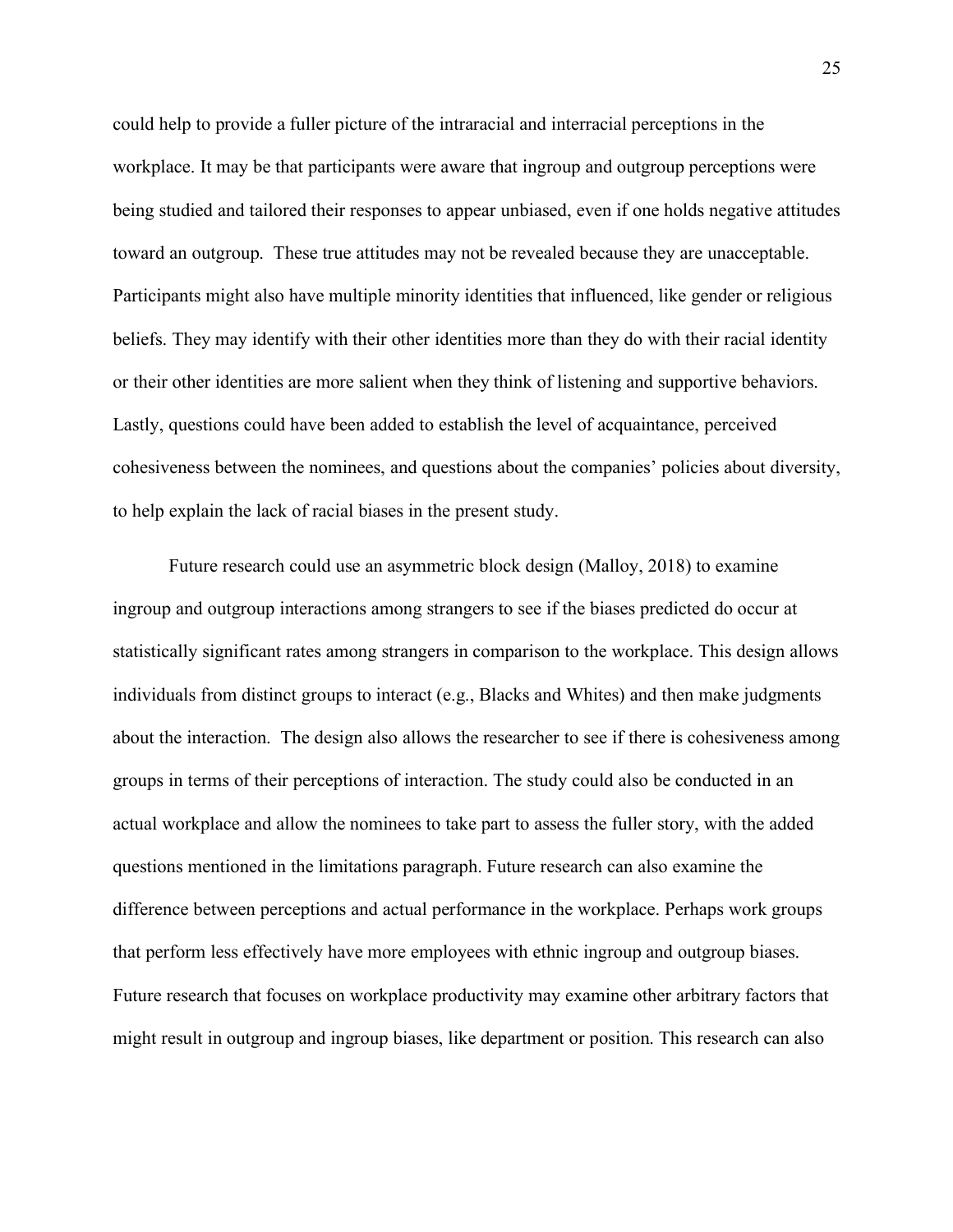be extended by looking at other ethnic groups, including Asian Americans and Latin Americans and how they interact with White people or Black people in the workplace or with strangers.

In conclusion this study suggests that racial biases are less robust in the workplace. This does not mean that racial bias does not exist. What this study highlights are that participants in diverse workplaces who are college educated, predominantly liberal and younger are less likely to exhibit ingroup biases like ingroup heterogeneity. Future research should aim to examine more diverse workplace settings to see if these biases do exist in the workplace as well as measure team performance.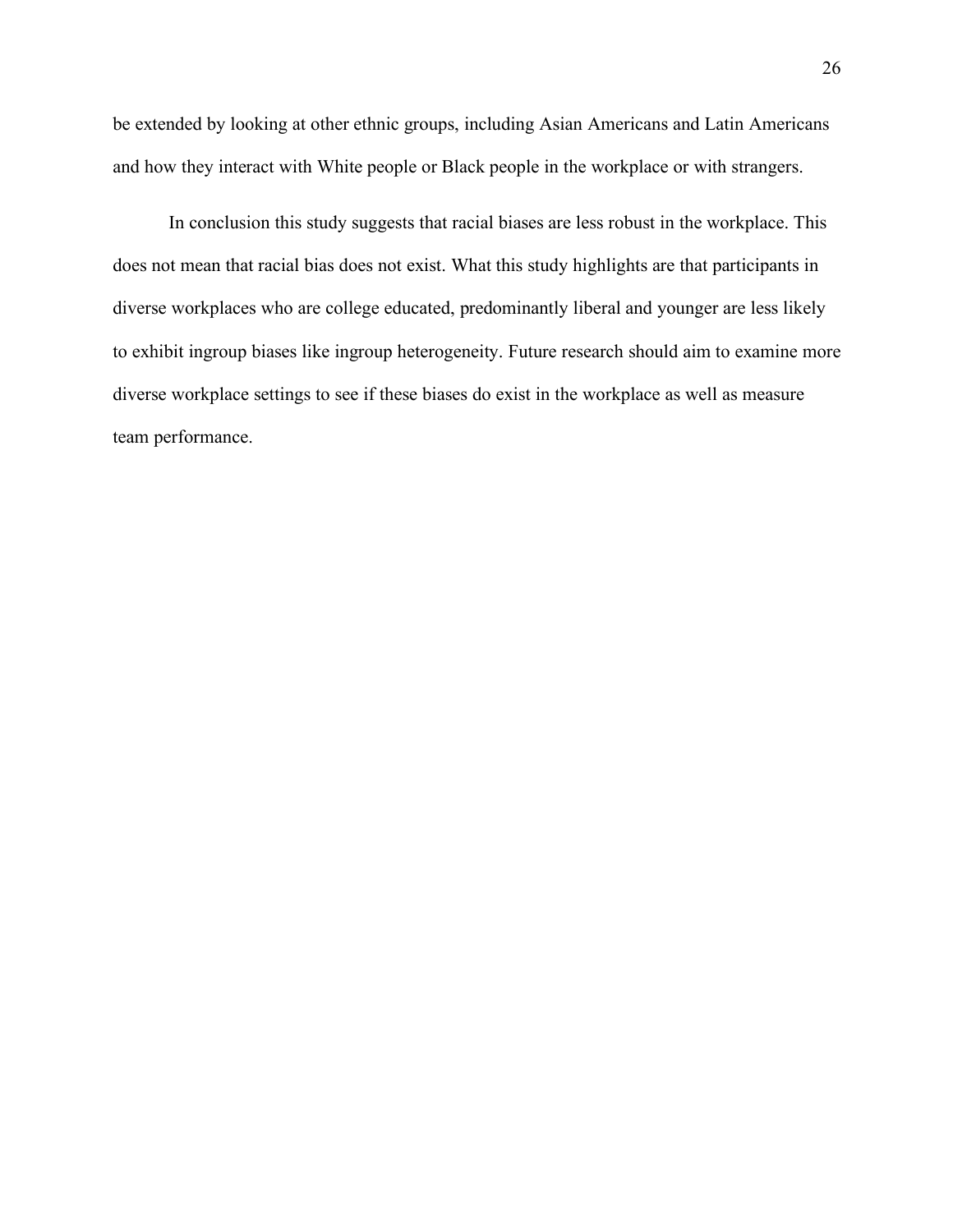#### References

- Ackerman, J. M., Shapiro, J. R., Neuberg, S. L., Kenrick, D. T., Becker, D. V., Griskevicius, V., Maner, J. K., & Schaller, M. (2006). They all look the same to me (unless they're angry): From out-group homogeneity to out-group heterogeneity*. Psychological Science, 17*(10), 836–840. https://doi.org/10.1111/j.1467-9280.2006.01790.x
- Aksoy O. (2019). Crosscutting circles in a social dilemma: Effects of social identity and inequality on cooperation. *Social science research, 82*, 148–163. https://doi.org/10.1016/j.ssresearch.2019.04.009
- Axt, J. R., Moran, T., & Bar-Anan, Y. (2018). Simultaneous ingroup and outgroup favoritism in implicit social cognition. *Journal of Experimental Social Psychology, 79*, 275-289. https://doi.org/10.1016/j.jesp.2018.08.007
- Balliet, D., Wu, J., & De Dreu, C. K. W. (2014). Ingroup favoritism in cooperation: A metaanalysis. *Psychological Bulletin, 140*(6), 1556–1581. doi:10.1037/a0037737
- Bond, C. F., & Malloy, T. E. (2022). Predicting social relations model effets using conditional expectations. Psychological Methods, in press.
- Bowling, N. A., Beehr, T. A., & Swader, W. M. (2005). Giving and receiving social support at work: The roles of personality and reciprocity*. Journal of Vocational Behavior, 67*(3), 476–489. doi:10.1016/j.jvb.2004.08.004
- Brauer, M.& Er-rafiy, A. (2011) Increasing perceived variability reduces prejudice and discrimination. *Journal of Experimental Social Psychology, 47*(5), 871-881. https://doi.org/10.1016/j.jesp.2011.03.003.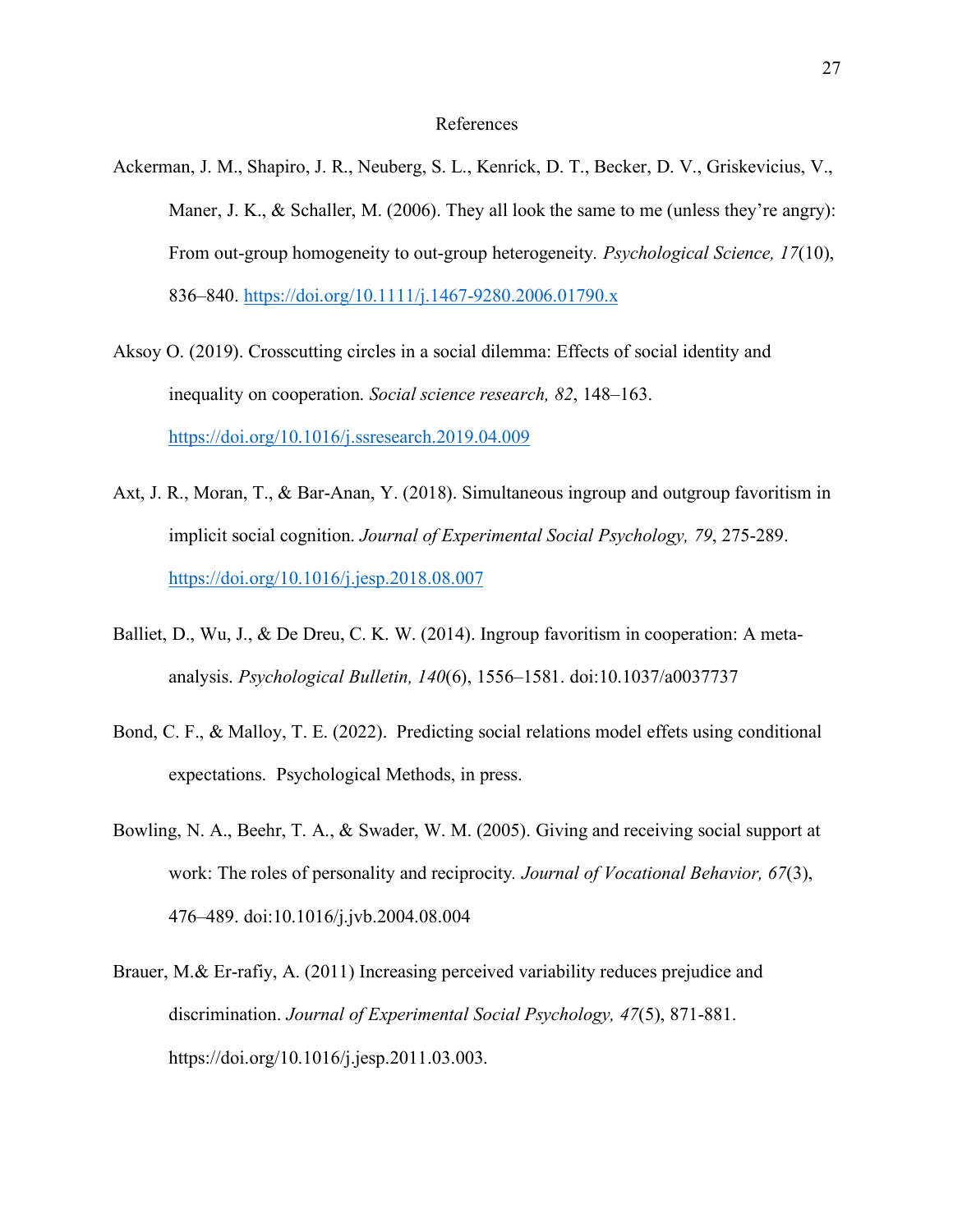- Frederic, N. S. and Falomir-Pichastor, J. M. (2018). Heterogeneity of ingroup identity and antiimmigrant prejudice: The moderating role of RWA and outgroup homogeneity. *International Review of Social Psychology, 31*(1): 13, 1–12, DOI: https://doi.org/10.5334/irsp.152
- Harber, K. D. (1998). Feedback to minorities: Evidence of a positive bias. *Journal of Personality and Social Psychology, 74,* 622–628
- Kenny, D. A., & LaVoie, L. (1984). The social relations model. *Advances in Experimental Social Psychology, 18,* 141-182. doi:10.1016/S0065-2601(08)60144-6
- Kenny, D. A., & Xuan Z. (2004). WinSoremo. http://davidakenny.net/srm/srmp.htm
- Kluger, A. N., Malloy, T. E., Pery, S., Itzchakov, G., Castro, D.R., Lipetz, L., Sela, Y., Turjeman-Levi, Y., Lehmann, M., New, M. & Borut, L. (2020), Dyadic listening in teams: Social relations model. *Applied Psychology: An International Review, 70* (3), 1045-1099. https://doi.org/10.1111/apps.12263
- Lakey, B., & Orehek, E. (2011). Relational regulation theory: A new approach to explain the link between perceived social support and mental health. *Psychological Review, 118*(3), 482– 495. https://doi.org/10.1037/a0023477
- Lee, R., Lee, K. S., Oh, E., Kim, S. H. (2013). A randomized trial of dyadic peer support intervention for newly diagnosed breast cancer patients in Korea. *Cancer Nursing, 36* (3), 15 – 22. doi: 10.1097/NCC.0b013e3182642d7c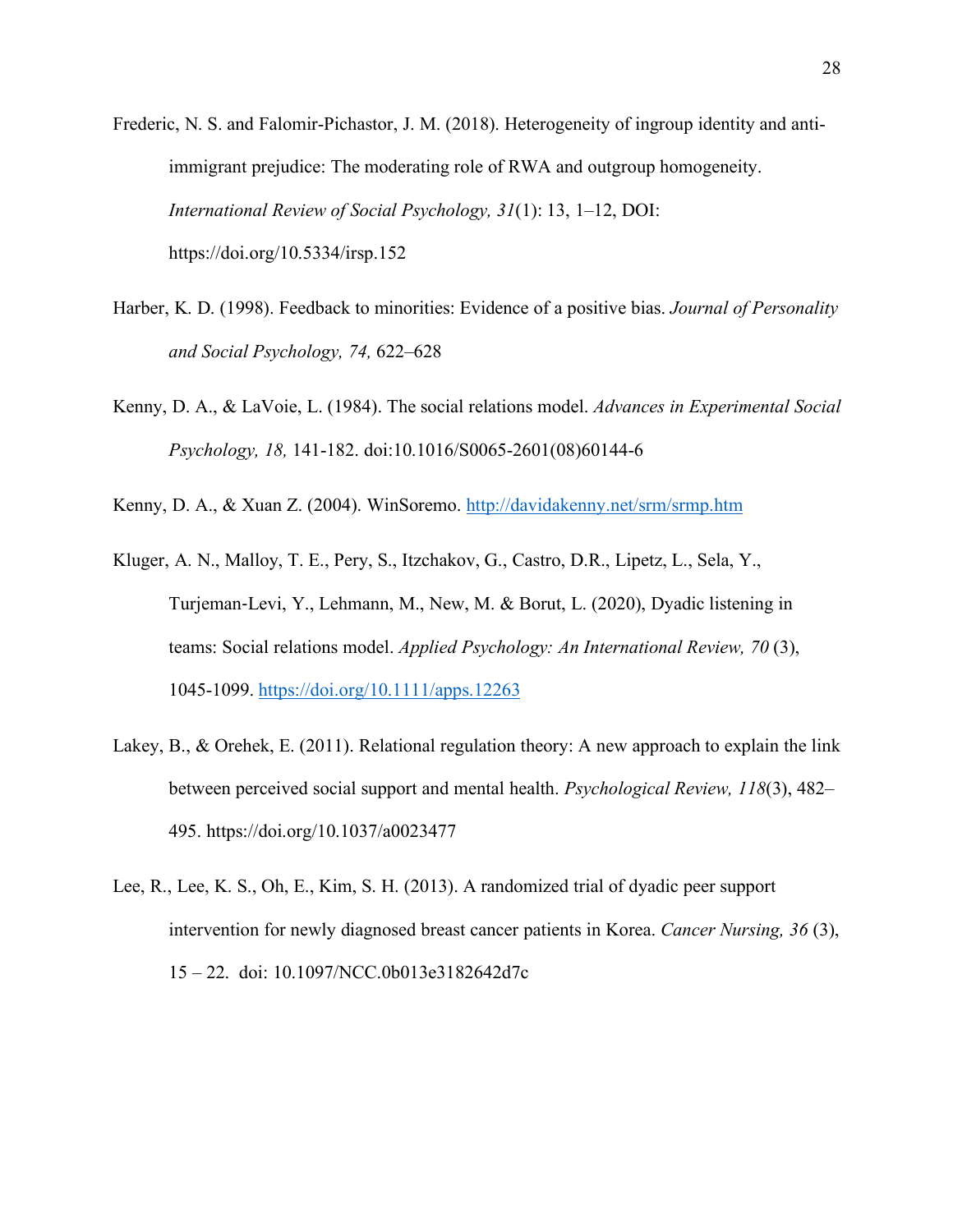- Malloy, T. E. (2013). Trait ratings of the in-group and out-group with minimal acquaintance: Differentiation and out-group favorability. *Psychologie Française, 58*(4), 337–350. doi:10.1016/j.psfr.2013.09.001
- Malloy, T. E. (2018). *Social relations modeling of behavior in dyads and groups.* Academic Press.
- Malloy, T. E., Bond, C. F., Pery, S., & Kluger, A. N. (2022). Key persons designs: Logic and Statistical Modeling. Unpublished manuscript, Rhode Island College, Providence RI.
- Malloy, T. E., & Kenny, D. A. (1986). The social relations model: An integrative method for personality research. *Journal of Personality, 54*(1), 199-225. doi:10.1111/j.1467-6494. 1986.tb00393.x
- Malloy, T. E., Kluger, A. N., Martin, J., & Pery, S. (2021). Women listening to women at zeroacquaintance: Interpersonal befriending at the individual and dyadic levels. *International Journal of Listening,* 1–15*.* https://doi.org/10.1080/10904018.2021.1884080
- Malloy, T. E., Kluger, A. N., Silva, C. S., Pery, S., Henderson, D., & Goncharova, L. (2022). Cognitive representations of dyadic relationships. Unpublished manuscript, Rhode Island College, Providence RI.
- Malloy, T. E., Ristikari, T., Berrios-Candelaria, R., Lewis, B., Agatstein, F. (2011). Status-based asymmetry in intergroup responses: Implications for intergroup reconciliation. *Cultural Diversity & Ethnic Minority Psychology, 17*(1), 31-42. doi:10.1037/a0021666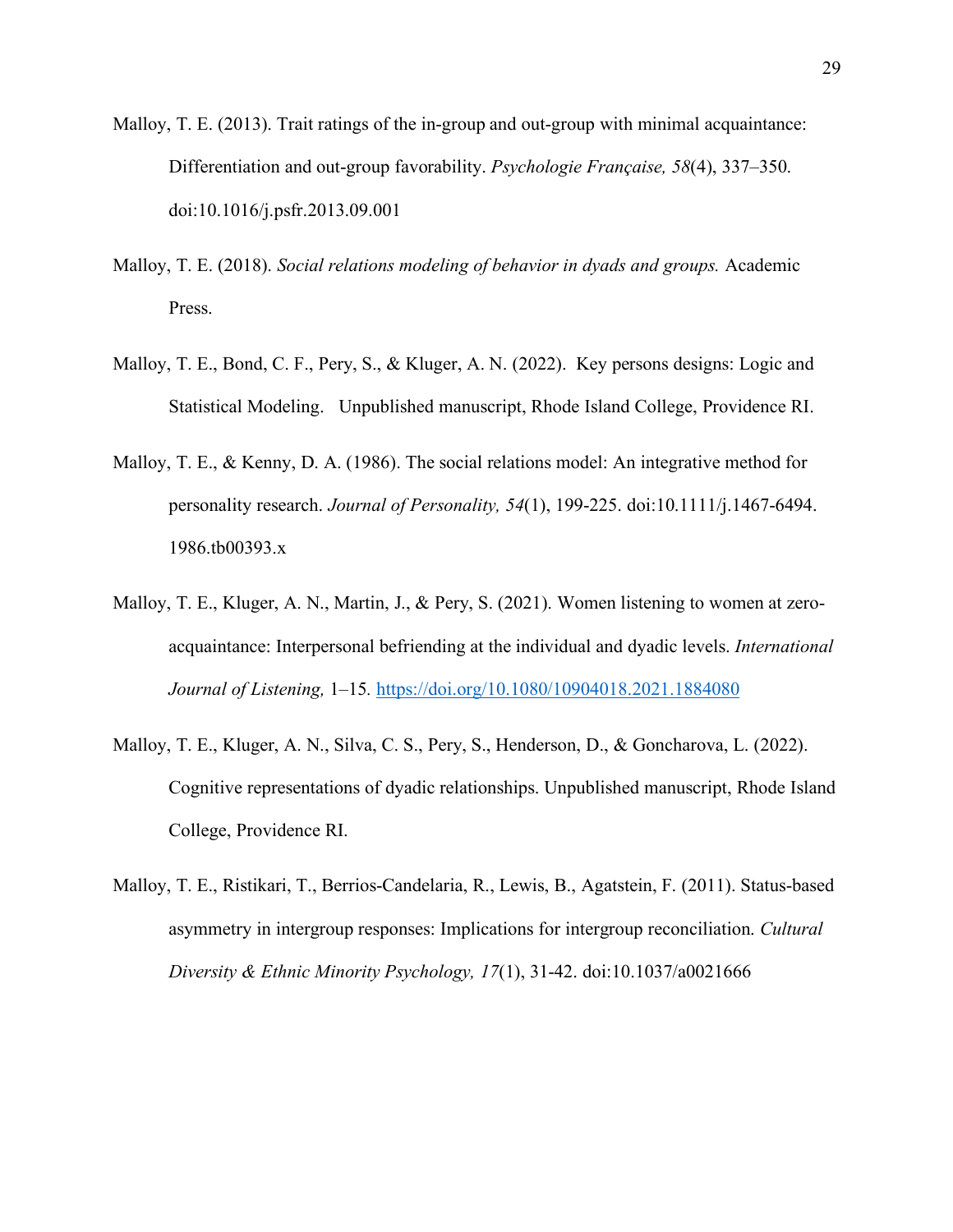- Park, B., & Rothbart, M. (1982). Perception of out-group homogeneity and levels of social categorization: Memory for the subordinate attributes of in-group and out-group members. *Journal of Personality and Social Psychology 42*(6) 1051-068
- Rhodes, S. C. (1987). A study of effective and ineffective listening dyads using the systems theory principle of entropy. *International Listening Association, 1* (1), 32-53. http://dx.doi.org/10.1080/10904018.1987.10499007
- RStudio Team (2015). *RStudio: Integrated Development for R. RStudio*, Inc., Boston, MA. URL http://www.rstudio.com/.
- Schönbrodt, F. D., Back, M. D., & Schmukle, S. C. (2012). *TripleR: An R package for social relations analyses based on round-robin designs. Behavior Research Methods, 44*, 455– 470. doi:10.3758/s13428-011-0150-4
- Tajfel, H., & Turner, J. C. (1979). An integrative theory of inter-group conflict. In W. G. Austin & S. Worchel (Eds.), *The social psychology of inter-group relations*, 33–47. Monterey, CA: Brooks/Cole.
- Toosi, N. R., Babbitt, L. G., Ambady, N., & Sommers, S. R. (2012). Dyadic interracial interactions: a meta-analysis. *Psychological bulletin*, *138*(1), 1–27. https://doi.org/10.1037/a0025767
- Weber, B. A., Roberts, B. L., Yarandi, H., Mills, T. L., Chumbler, N. R., & Wajsman, Z. (2007). The impact of dyadic social support on self-efficacy and depression after radical prostatectomy. *Journal of Aging and Health, 19*(4), 630–645. https://doi.org/10.1177/0898264307300979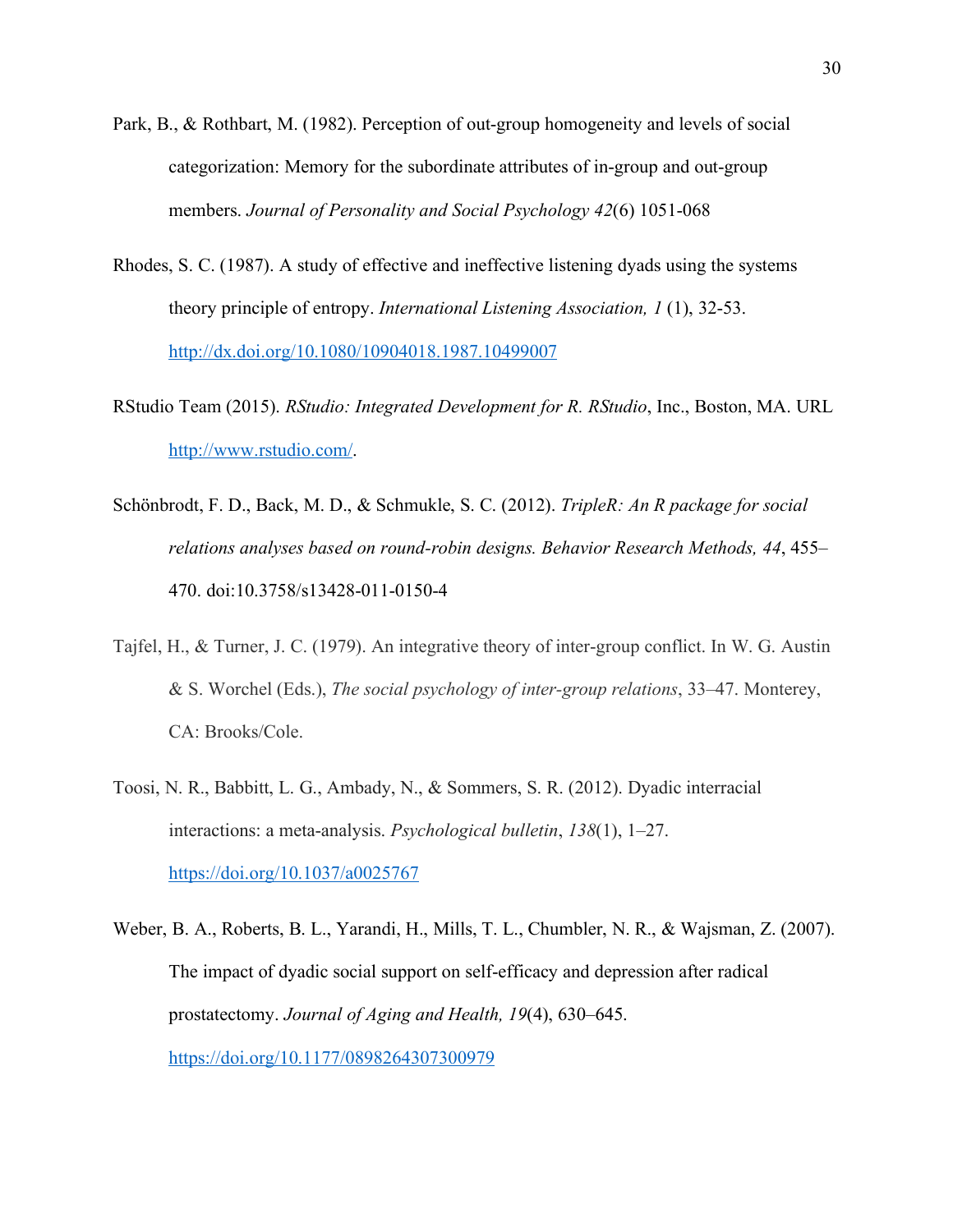## **Table 1**

### *Idiographic Key-Person Design*

|            | Key person   | Target 1 | Target 2 | Target 3 |
|------------|--------------|----------|----------|----------|
| Key person | $\mathbf{X}$ | Rating   | Rating   | Rating   |
| Target 1   | Rating       | X        | Rating   | Rating   |
| Target 2   | Rating       | Rating   | X        | Rating   |
| Target 3   | Rating       | Rating   | Rating   | X        |

*Note.* The x denotes places where the actor would be rating themselves and is unwarranted for this research.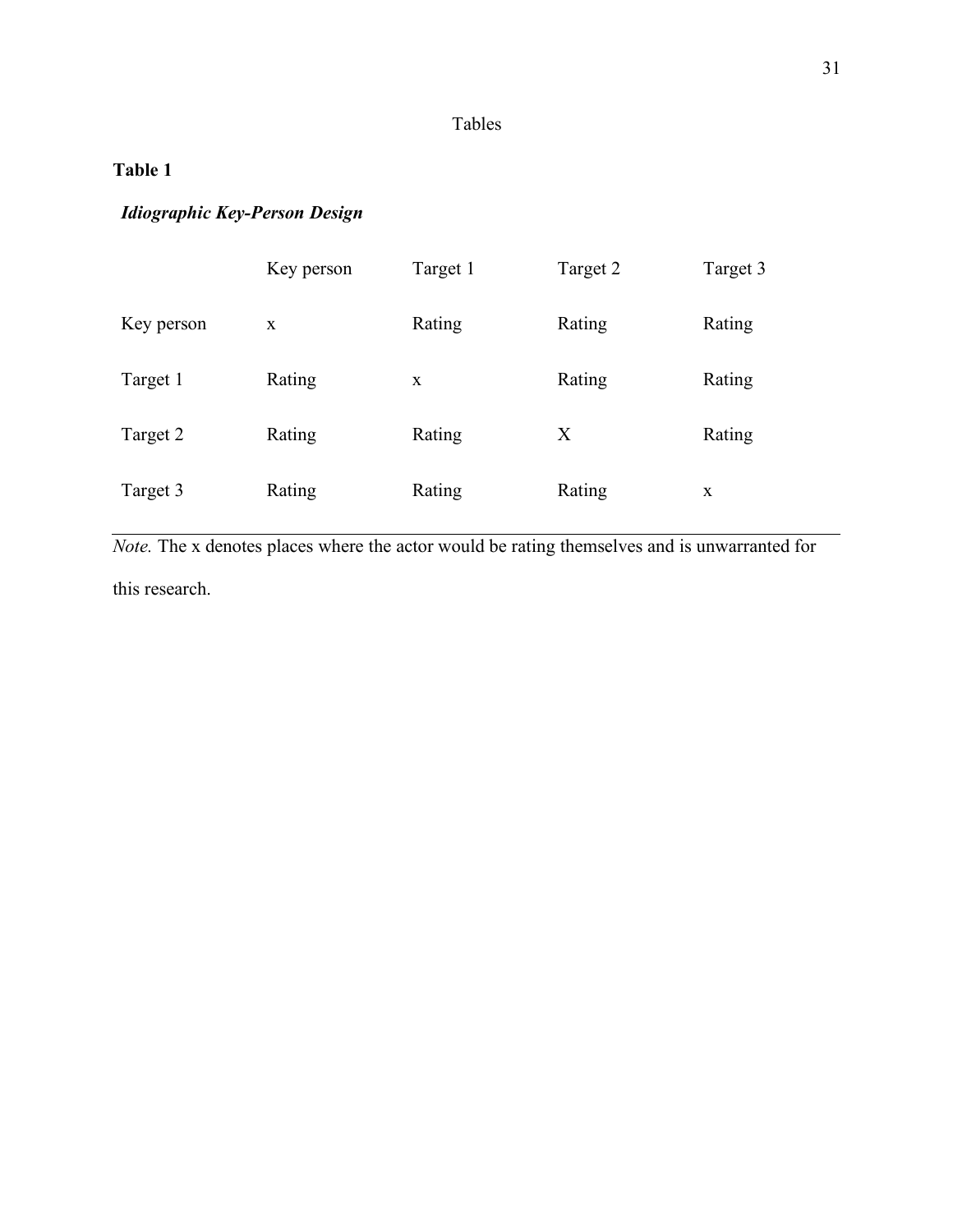| ור<br>ш |  |
|---------|--|
|---------|--|

| Means, Standard Devidtions, and Standard Error of Mean Differences (Biack Participants) |                        |    |         |           |          |
|-----------------------------------------------------------------------------------------|------------------------|----|---------|-----------|----------|
|                                                                                         | Construct              | N  | Mean    | Standard  | Standard |
|                                                                                         |                        |    |         | Deviation | error    |
| Pair                                                                                    |                        |    |         |           | means    |
| 1                                                                                       | <b>Ingroup Actor</b>   | 51 | .161763 | .3768173  | .0527650 |
|                                                                                         | Variances for          |    |         |           |          |
|                                                                                         | Listening              |    |         |           |          |
|                                                                                         | Outgroup               | 51 | .207510 | .5097334  | .0713770 |
|                                                                                         | Actor                  |    |         |           |          |
|                                                                                         | Variances for          |    |         |           |          |
|                                                                                         | Listening              |    |         |           |          |
| $\overline{2}$                                                                          |                        | 51 | .089057 | .3354089  | .0469666 |
|                                                                                         | <b>Ingroup Actor</b>   |    |         |           |          |
|                                                                                         | Variances for          |    |         |           |          |
|                                                                                         | Support                |    |         |           |          |
|                                                                                         | Outgroup               | 51 | .054084 | .2677402  | .0374911 |
|                                                                                         | Actor                  |    |         |           |          |
|                                                                                         | Variances for          |    |         |           |          |
|                                                                                         | Support                |    |         |           |          |
| $\overline{3}$                                                                          | <b>Ingroup Partner</b> | 51 | .13562  | .308654   | .043220  |
|                                                                                         | Variances for          |    |         |           |          |
|                                                                                         | Listening              |    |         |           |          |
|                                                                                         | Outgroup               | 51 | .17565  | .357005   | .049991  |
|                                                                                         | Partner                |    |         |           |          |
|                                                                                         | Variances for          |    |         |           |          |
|                                                                                         | Listening              |    |         |           |          |
| $\overline{4}$                                                                          | <b>Ingroup Partner</b> | 51 | .13970  | .362845   | .050809  |
|                                                                                         | Variances for          |    |         |           |          |
|                                                                                         | Support                |    |         |           |          |
|                                                                                         | Outgroup               | 51 | .21977  | .505662   | .070807  |
|                                                                                         | Partner                |    |         |           |          |
|                                                                                         | Variances for          |    |         |           |          |
|                                                                                         | Support                |    |         |           |          |

*Means, Standard Deviations, and Standard Error of Mean Differences (Black Participants)*

Note that paired t tests are presented in the text.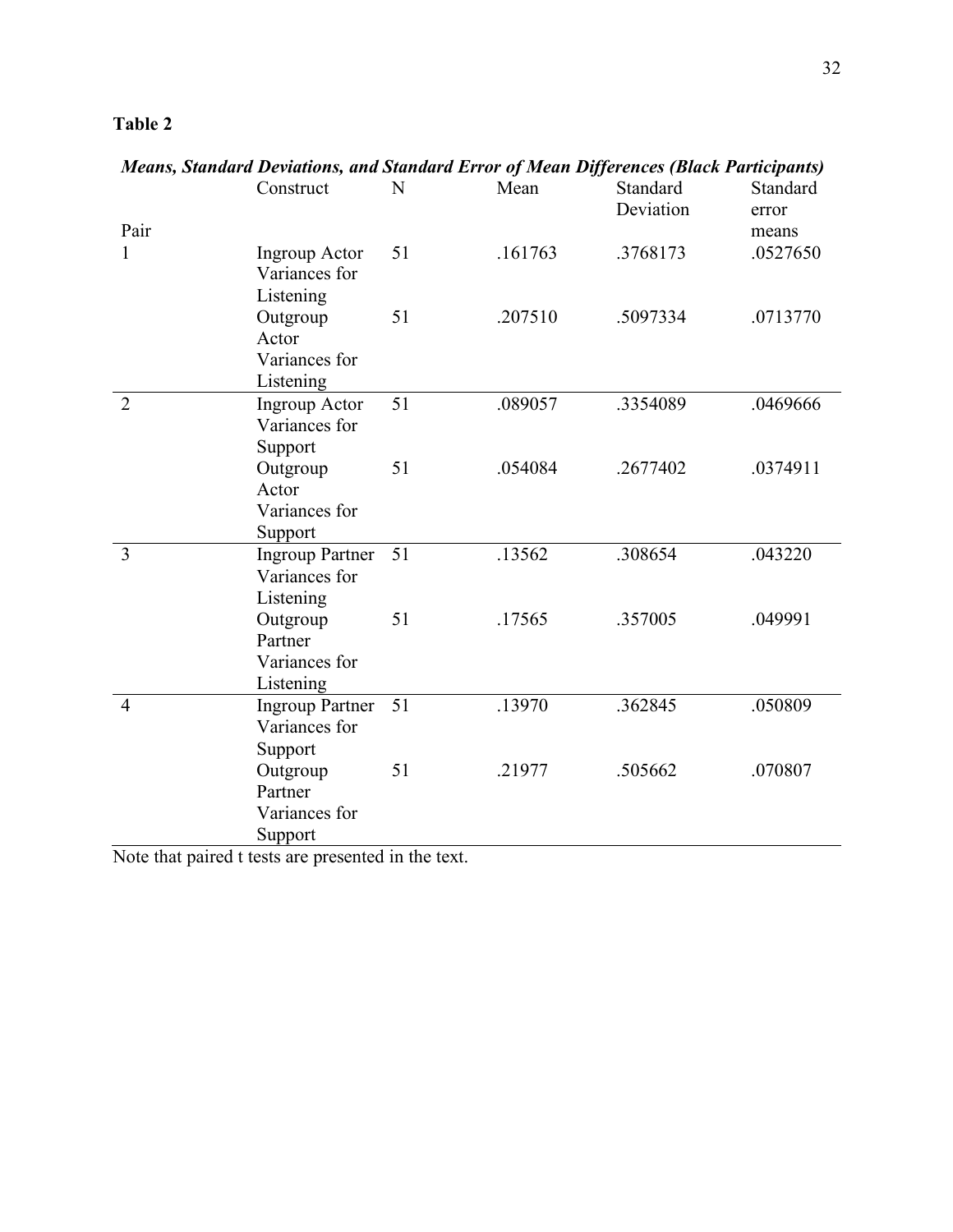*Actor Variances for Ingroup and Outgroup; t-values, Means, Standard Deviations, Standard Error of Mean Differences, and Significance (Black Participants)*

| Pair | Construct                                                                                          | df |        | Mean    | Standard<br>deviation | Standard error means | P value |
|------|----------------------------------------------------------------------------------------------------|----|--------|---------|-----------------------|----------------------|---------|
|      | Ingroup Actor<br>Variances for<br>Listening and<br>Outgroup<br>Actor<br>Variances for<br>Listening | 50 | $-738$ | $-.046$ | .443                  | .062                 | .464    |
| 2    | Ingroup Actor<br>Variances for<br>Support and<br>Outgroup<br>Actor<br>Variances for<br>Support     | 50 | .575   | .035    | .434                  | .061                 | .568    |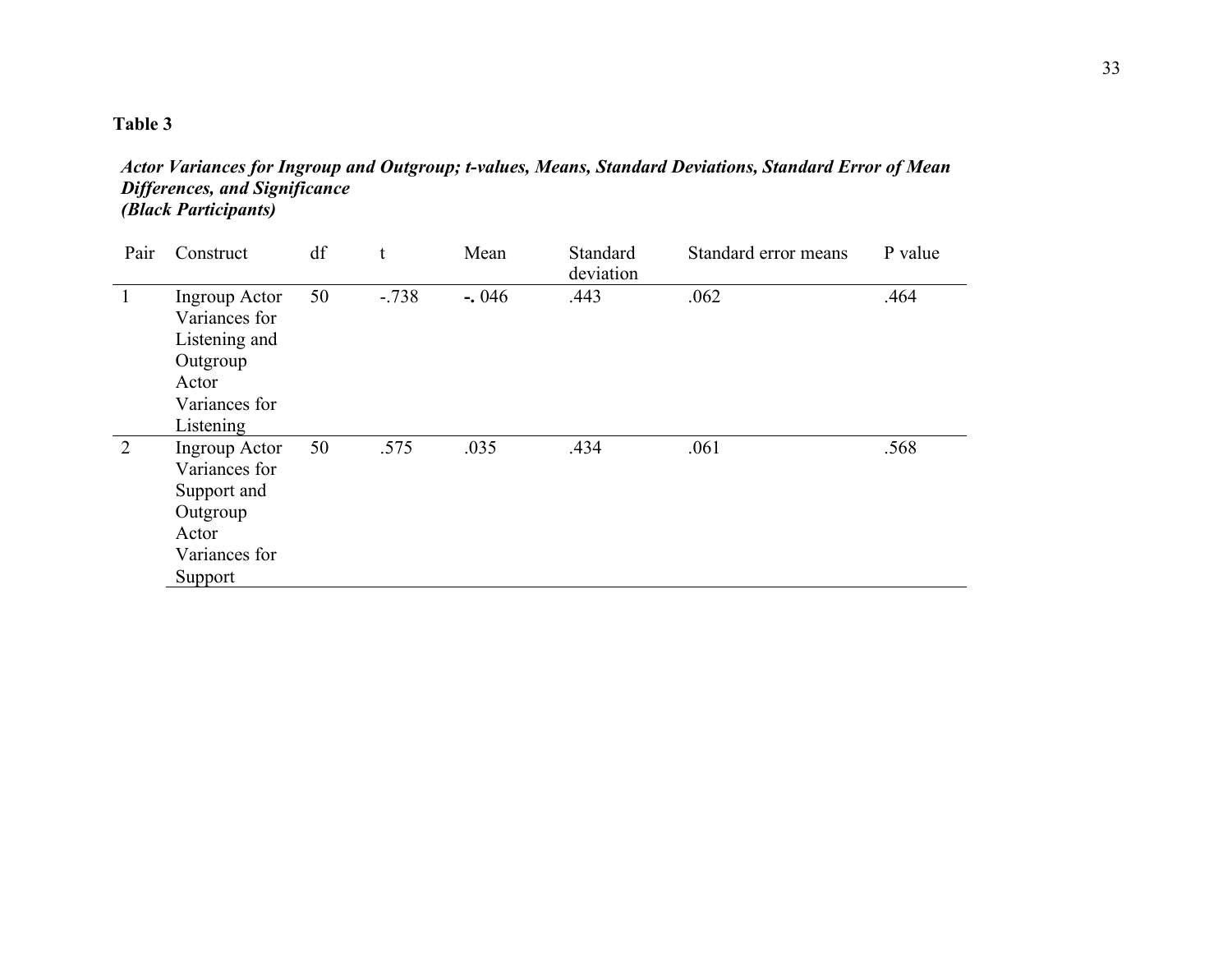|              | (Black Participants)                                                                                              |    |              |            |                    |                      |         |  |  |
|--------------|-------------------------------------------------------------------------------------------------------------------|----|--------------|------------|--------------------|----------------------|---------|--|--|
| Pair         | Construct                                                                                                         | df | $\mathbf{f}$ | Mean       | Standard deviation | Standard error means | P value |  |  |
| $\mathbf{1}$ | <b>Ingroup Partner</b><br>Variances for<br>Listening and<br><b>Outgroup Partner</b><br>Variances for<br>Listening | 50 | $-.697$      | $-.040027$ | .410114            | .057427              | .489    |  |  |
| 2            | <b>Ingroup Partner</b><br>Variances for<br>Support and<br><b>Outgroup Partner</b><br>Variances for<br>Support     | 50 | $-1.204$     | $-.080065$ | .475060            | .066522              | .234    |  |  |

*Partner Variances for Ingroup and Outgroup; t-values, Means, Standard Deviations, Standard Error of Mean Differences, Significance, and Confidence Intervals*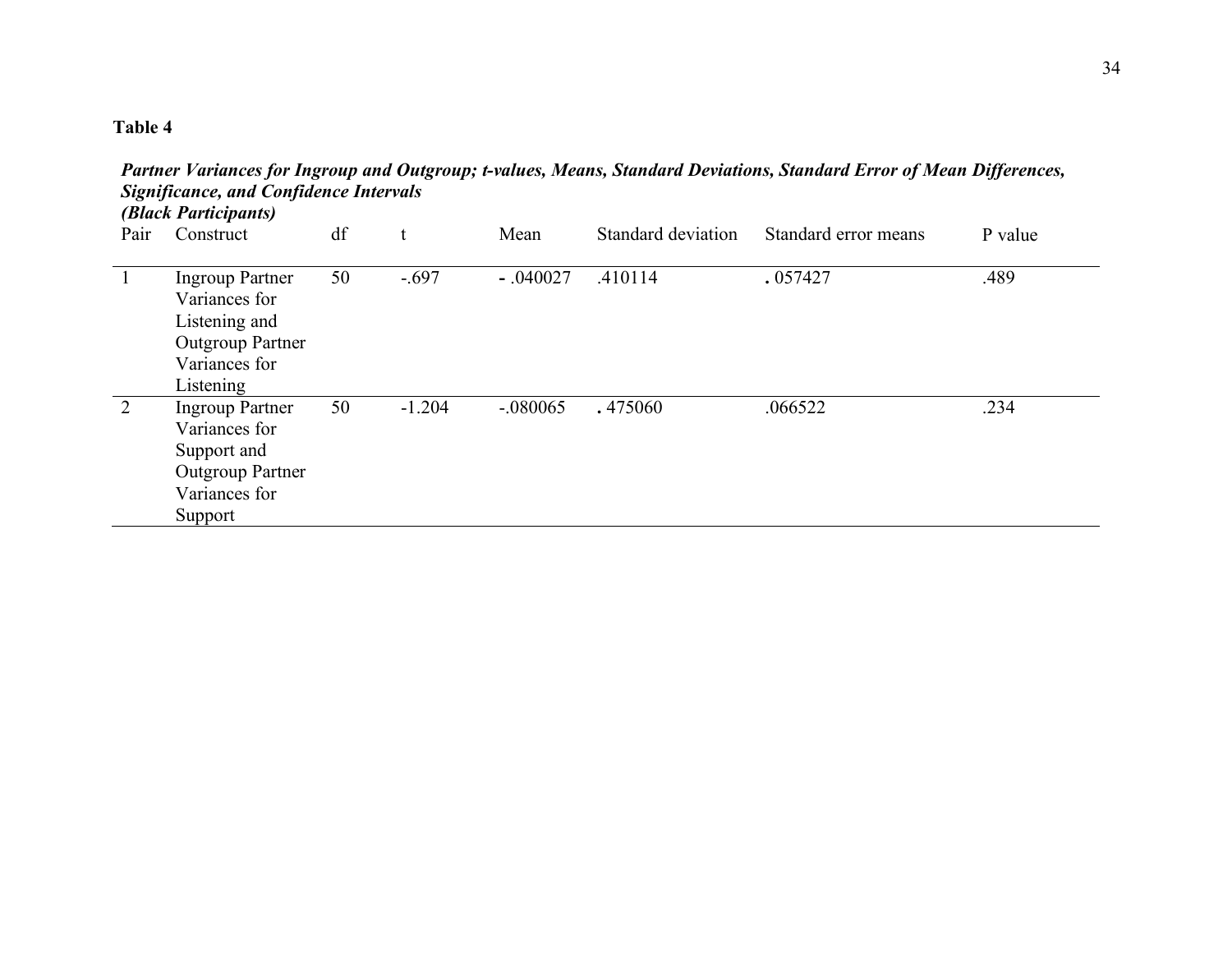| Pair           | Construct                                            | N  | Mean    | Standard<br>Deviation | Standard<br>error mean |
|----------------|------------------------------------------------------|----|---------|-----------------------|------------------------|
| $\mathbf{1}$   | <b>Ingroup Actor</b><br>Variances for<br>Listening   | 50 | .225830 | .4825259              | .0680980               |
|                | Outgroup<br>Actor<br>Variances for<br>Listening      | 50 | .177496 | .3911203              | .0553128               |
| $\overline{2}$ | <b>Ingroup Actor</b><br>Variances for<br>Support     | 50 | .101580 | .4144485              | .0586119               |
|                | Outgroup<br>Actor<br>Variances for<br>Support        | 50 | .044162 | .1454115              | .0205643               |
| $\overline{3}$ | <b>Ingroup Partner</b><br>Variances for<br>Listening | 50 | .140832 | .2618938              | .0370374               |
|                | Outgroup<br>Partner<br>Variances for<br>Listening    | 50 | .171666 | .5984851              | .0846386               |
| $\overline{4}$ | <b>Ingroup Partner</b><br>Variances for<br>Support   | 50 | .249170 | .5131174              | .0725658               |
|                | Outgroup<br>Partner<br>Variances for<br>Support      | 50 | .080000 | .3404679              | .0481494               |

*Means, Standard Deviations, and Standard Error of Mean Differences (White Participants)*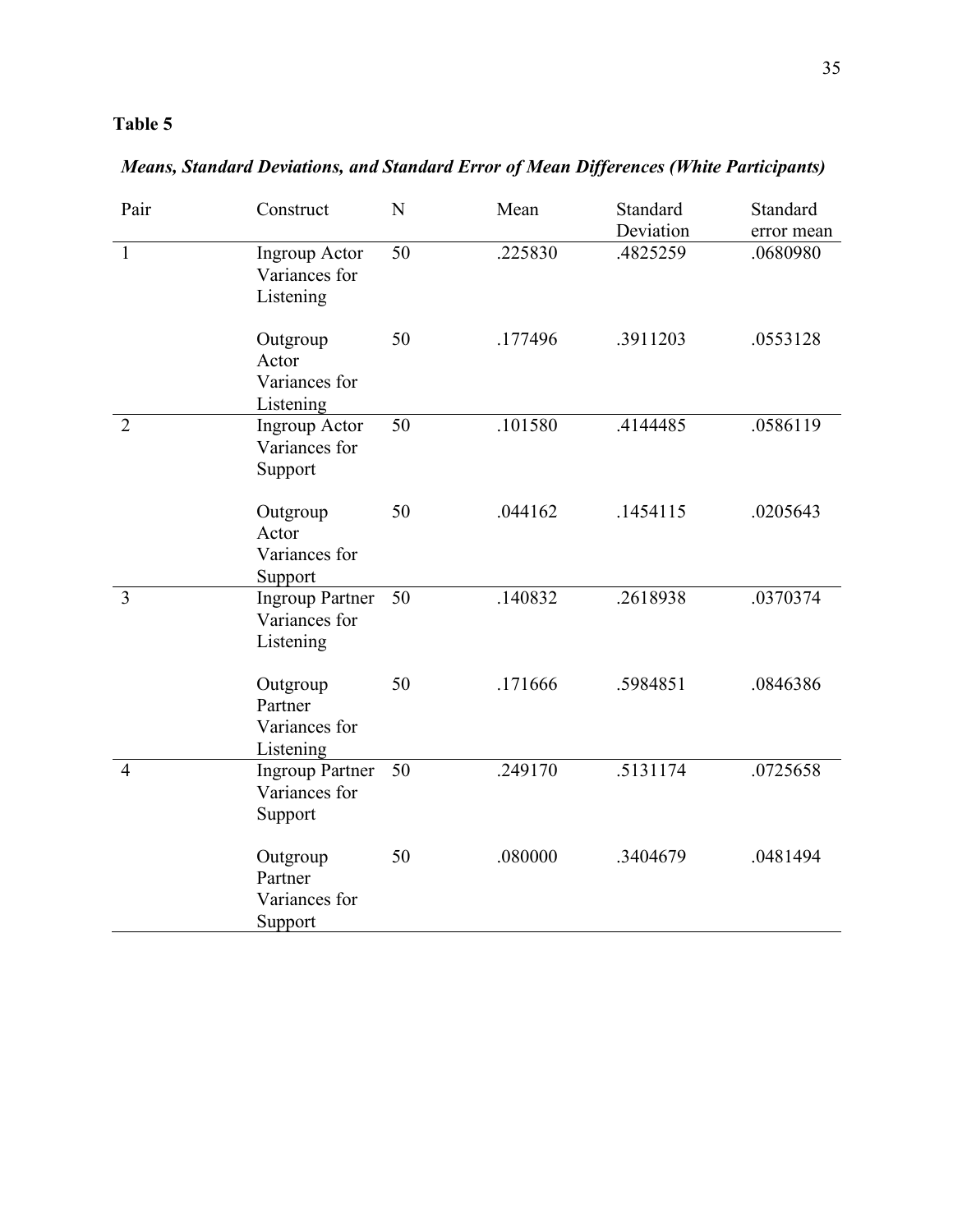| Actor Variances for Ingroup and Outgroup; t-values, Means, Standard Deviations, Standard Error of Mean Differences, and |  |  |
|-------------------------------------------------------------------------------------------------------------------------|--|--|
| <i><b>Significance</b></i>                                                                                              |  |  |
| <i>(White Participants)</i>                                                                                             |  |  |

| Pair         | Construct                                                                                                | df |      | Mean     | Standard deviation | Standard error means | P value |
|--------------|----------------------------------------------------------------------------------------------------------|----|------|----------|--------------------|----------------------|---------|
| $\mathbf{1}$ | Ingroup Actor<br>Variances for<br>Listening and<br>Outgroup Actor<br>Variances for                       | 48 | .606 | .0518714 | .5988477           | .0855467             | .547    |
| 2            | Listening<br>Ingroup Actor<br>Variances for<br>Support and<br>Outgroup Actor<br>Variances for<br>Support | 48 | .966 | .0602837 | .4366622           | .0623803             | .339    |